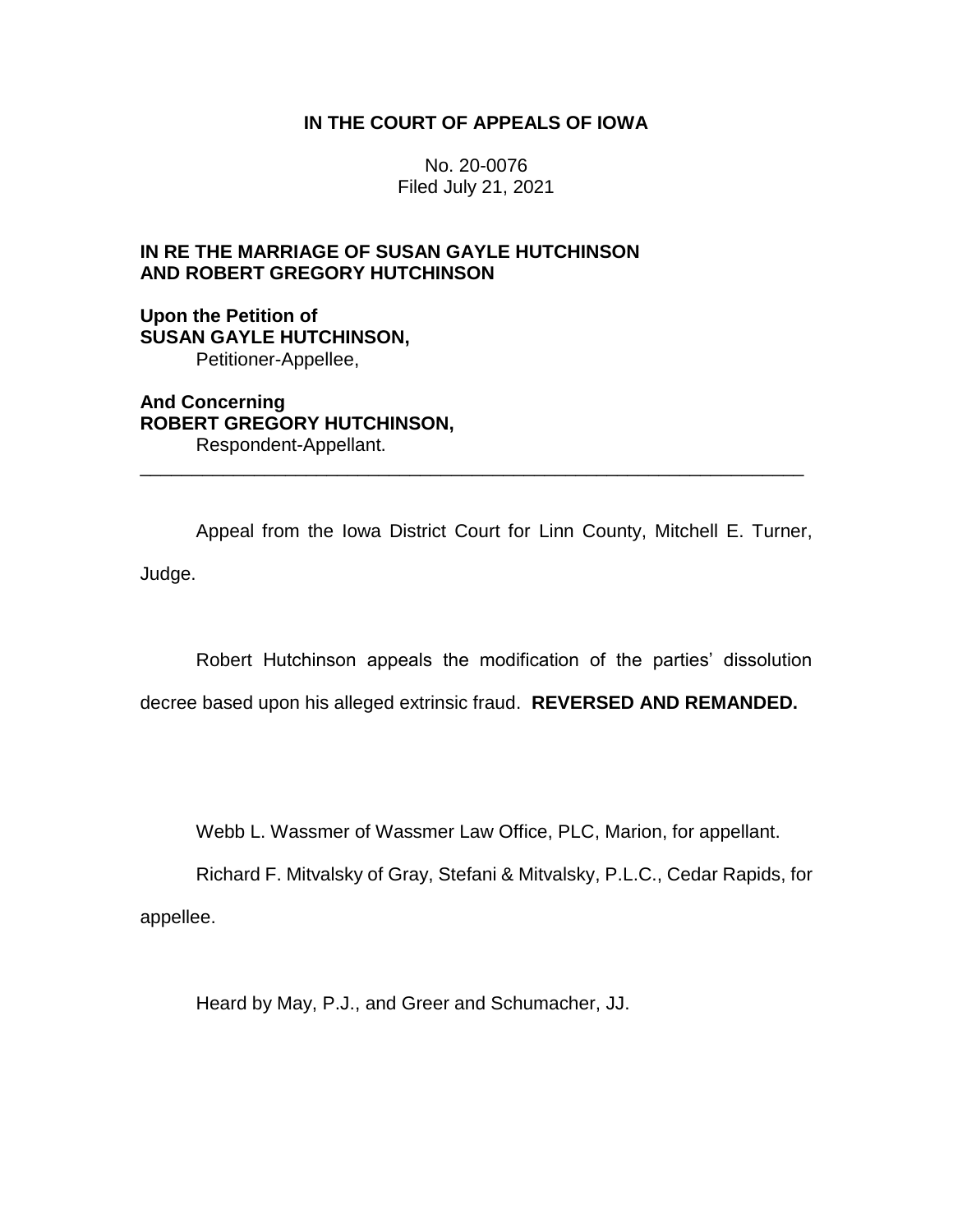### **MAY, Presiding Judge.**

The district court modified the property division in the decree dissolving Robert and Susan Hutchinson's marriage. Robert appeals. We reverse and remand.

### **I. Background Facts & Proceedings**

Robert and Susan were married in 1990. In 2000, Robert began working at General Electric (GE). On April 22, 2010, Susan filed a petition for dissolution of marriage. Susan was represented by counsel during the dissolution proceedings. Robert represented himself.

A mandatory discovery order required both parties to provide within sixty days of case filing "[c]opies of IRA accounts, retirement plans, 401k's, deferred compensation, savings plans and any other similar plan documents." It also required both sides to file an "affidavit of financial status." Susan filed an affidavit of financial status showing Robert had a GE retirement account worth \$126,000. Robert never filed an affidavit of financial status.

Drafts of a proposed settlement document were circulated between the parties. Robert requested a reduction in the value of his Harley Davidson motorcycle, an adjustment to Susan's spousal support request, and adjustment to valuations of bank accounts, among other negotiations. Robert acknowledged he had a 401(k) plan through GE with a value of \$126,000. But Robert did not disclose a GE pension plan, which had vested in 2007.

Robert and Susan eventually agreed to a division of marital assets. They agreed Robert would receive \$250,434, including his GE 401(k) plan valued at \$126,000, and Susan would receive \$246,297. Susan would also receive spousal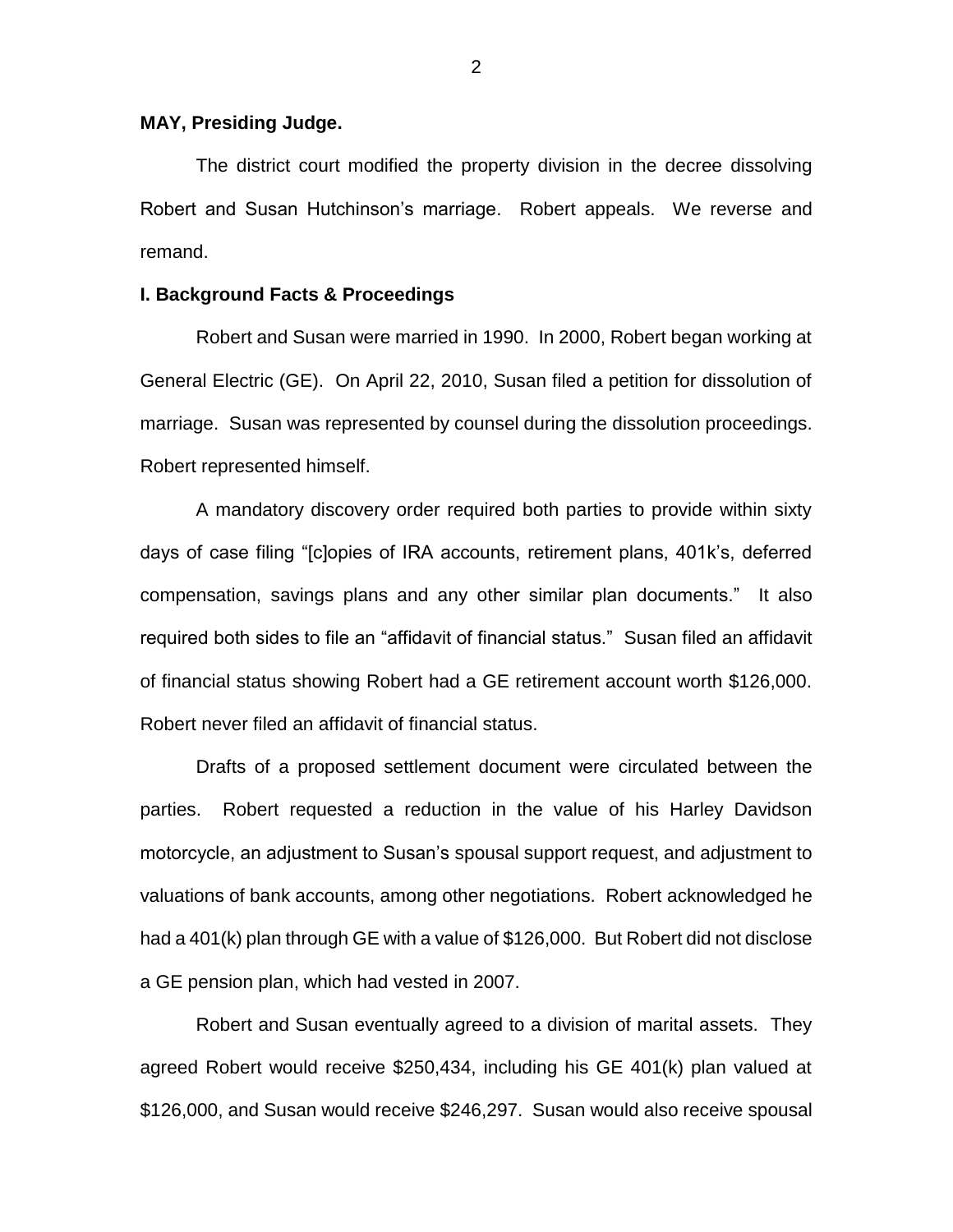support of \$1200 per month for four years. The parties' stipulation stated, "Each party states that they have fully disclosed all of their assets, income and liabilities to the other and that each party has had full and fair opportunity to make inquiry as to the same or has waived such right." Under the provision for "Securities/Retirement Plans," the stipulation stated, "The parties have provided updated information to each other for the values of these accounts/plans as of June 2010, or the closest date for which financial information is available."

On October 29, Robert signed the stipulation at Susan's attorney's office. Susan signed it on November 1. Through their signatures, Susan and Robert swore "on oath" that they had "read" the stipulation "and that the statements" in it "are true." Both signatures were notarized.

Robert also signed a proposed decree, as did Susan's attorney. The proposed decree incorporated by reference the parties' stipulation, including particularly its "alimony and property settlement awards." The proposed decree included express findings

that each party has fully disclosed all of their assets, income and liabilities to the other either in the form of financial affidavits or through sharing information. Each party has had a full and fair opportunity to make inquiry as to assets, income and liabilities of the other or waives same.

Through their signatures, Robert and Susan's attorney both approved the proposed decree "as to form and substance."

After it was signed, Susan's attorney submitted the proposed decree to the court. On November 2, the district court entered the proposed decree without alteration.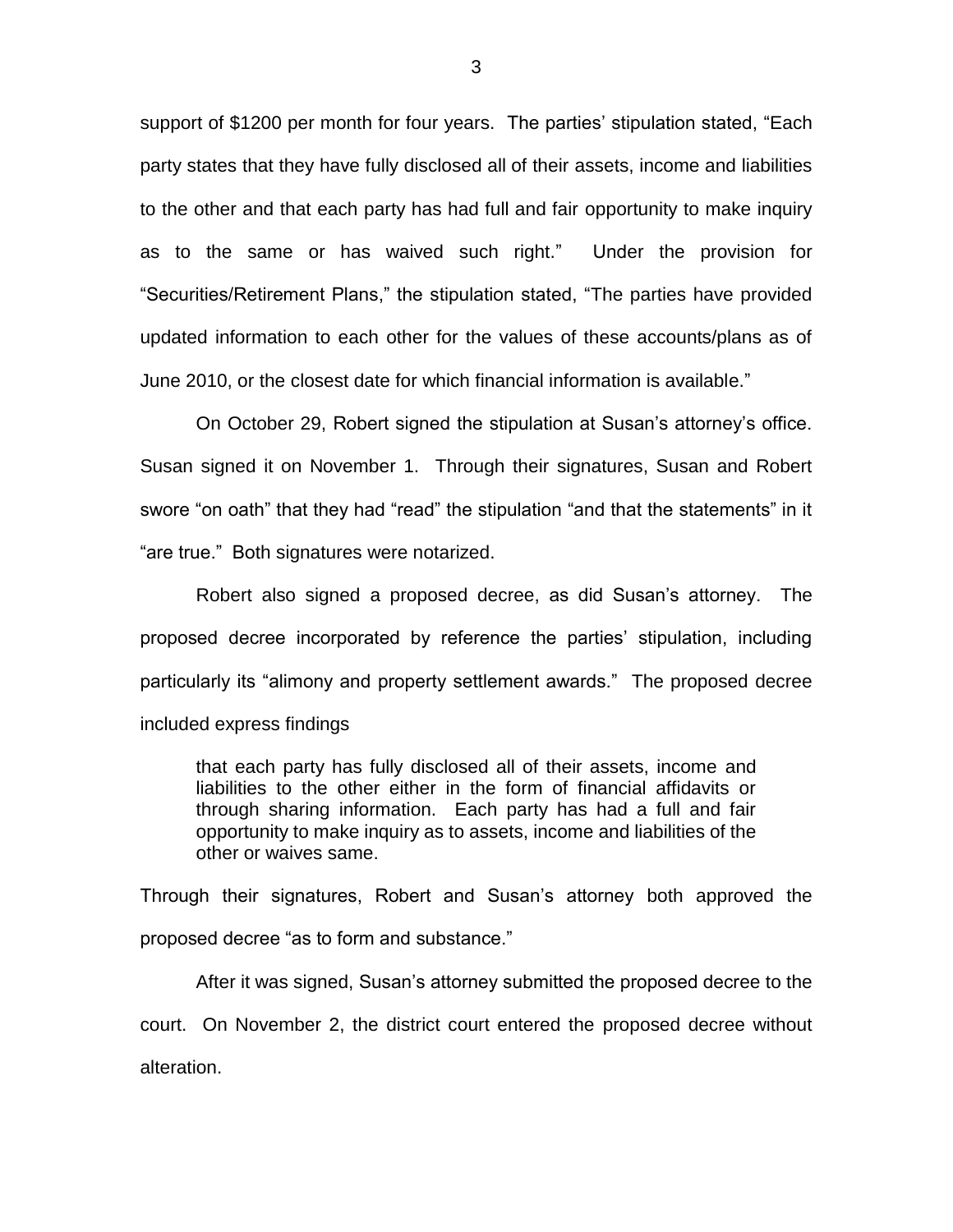On October 29—four days before the decree was entered—Robert handdelivered two separate forms to Susan's attorney. One form related to a premarital Fidelity account. The other was a blank GE consent form. Robert informed Susan's attorney that the purpose of the GE form was for Susan to release her death benefits so he could redirect them to his children.

The GE form included a portion entitled "Section 2: Spouse's Consent to Waive Right to Benefits." This portion included two check-boxes: one for a GE Pension Plan and one for a GE Savings & Security Program. It also included a line for the "Spouse's Signature."

On November 1, Susan signed the GE form. She left both boxes unchecked.

On November 12, Susan's attorney's office sent the signed GE form to Robert. Neither box was checked. The cover letter stated:

Enclosed please find the original GE Enrollment Center Consent form which has been signed by Susan. Please confirm in Section 2 which plan you are participating in (GE Pension Plan or GE Savings & Security Program) *and check the appropriate box*. I have reviewed this with Susan and you have permission to do so. We would appreciate it if you would return a copy of the form (or scan and email) when Section 2 is complete. If you have any questions, please do not hesitate to call me or [Susan's attorney]. Thank you.

(Emphasis added.)

Robert checked *both* boxes and gave the GE form to his employer, GE. He did not send a completed copy of the form to Susan's attorney's office. Susan's attorney's office did not follow up with Robert to obtain a completed copy. Susan did not follow up either.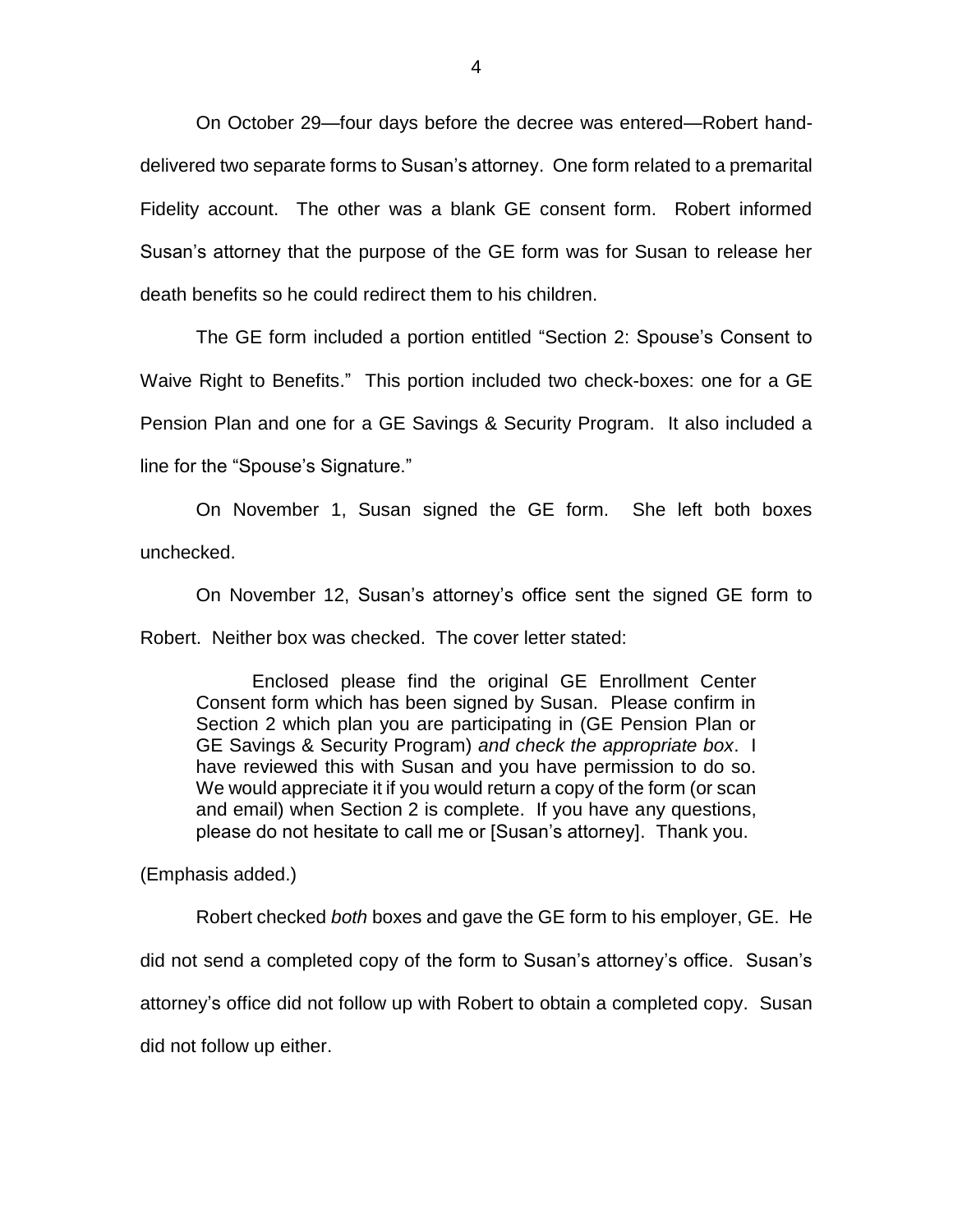Fast-forward to September 3, 2015, nearly five years after the entry of the dissolution decree. Robert asked Susan to sign a satisfaction of spousal support judgment. They met at the University of Iowa Credit Union. At this meeting, Robert informed Susan he had retired and was receiving a "nice pension." When Susan noted that Robert never mentioned the pension in the divorce proceedings, Robert pointed to the satisfaction Susan had just signed and said, "It's too late. You can't do anything about it now."

Eight months passed. Then, on April 20, 2016, Susan commenced this action by filing a two-count petition to correct, vacate, or modify the dissolution decree. Her petition alleged Robert engaged in fraud by "failing to disclose the existence of" his GE pension plan "as part of the parties' Divorce Stipulation of Settlement." Susan asked for two forms of relief. Count I asked the court to "correct, vacate or modify" the 2010 dissolution decree "to now award to [Susan] a share of" Robert's GE pension plan. Count II requested a modification of the decree's spousal support award "[p]ursuant to Iowa Code section 598.21C."

In August, Robert moved for summary judgment. The court granted the motion as to count II but otherwise denied it. The case proceeded to trial on count I, Susan's request to modify the property division.

At trial, Robert testified that "the pension wasn't a given at [the] time [of the dissolution in 2010]." However, he admitted that the GE pension plan had vested in 2007. His pension was based on 169 months of employment at GE. He was married for 121 of those months. But Robert conceded that the GE pension plan was not mentioned in the settlement documents. Robert also testified Susan did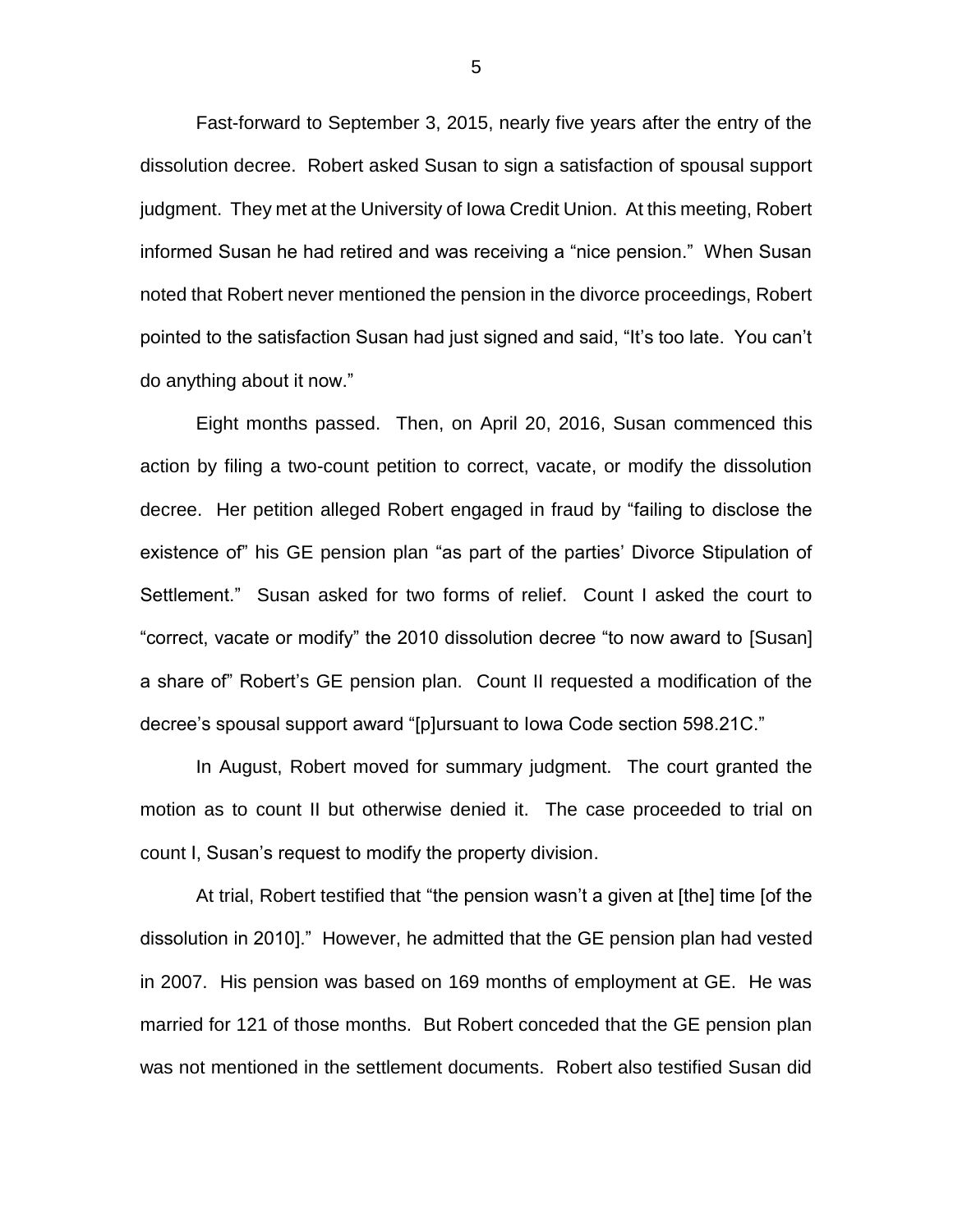not "deserve any of the pension." Robert said, "She's taken everything I've had in the past, and now she's going for more?"

The district court found Robert intentionally deceived Susan about the existence of the pension plan and all of the elements of fraud were met. The court also found Susan's case was not time-barred because Robert's fraud was "extrinsic" and "could not have been discovered earlier in the exercise of due diligence."

Turning to the topic of remedies, the court determined the stipulation showed the parties intended to equally divide the marital assets. The court found Susan should receive a pension benefit of \$668.63 per month going forward. The court also ordered Robert to reimburse Susan \$40,117.80 for the previous months he had been receiving a pension. The court specified that this amount would be paid from Robert's 401(k) accumulated under a subsequent employer, Integrated Sales. The court concluded the parties should each pay their own attorney fees for the action. However, Robert was ordered to pay \$7056 of Susan's attorney fees as a sanction for misconduct during discovery.

Robert and Susan both filed motions pursuant to Iowa Rule of Civil Procedure 1.904(2). In response, the court made some changes to the language of its decision. Robert now appeals.

### **II. Analysis**

Robert argues the district court erred in (1) failing to dismiss Susan's request to modify the property division; (2) awarding Susan a partial interest in a retirement account; (3) failing to award him attorney fees because of his partial success at summary judgment; and (4) awarding excessive attorney fees to Susan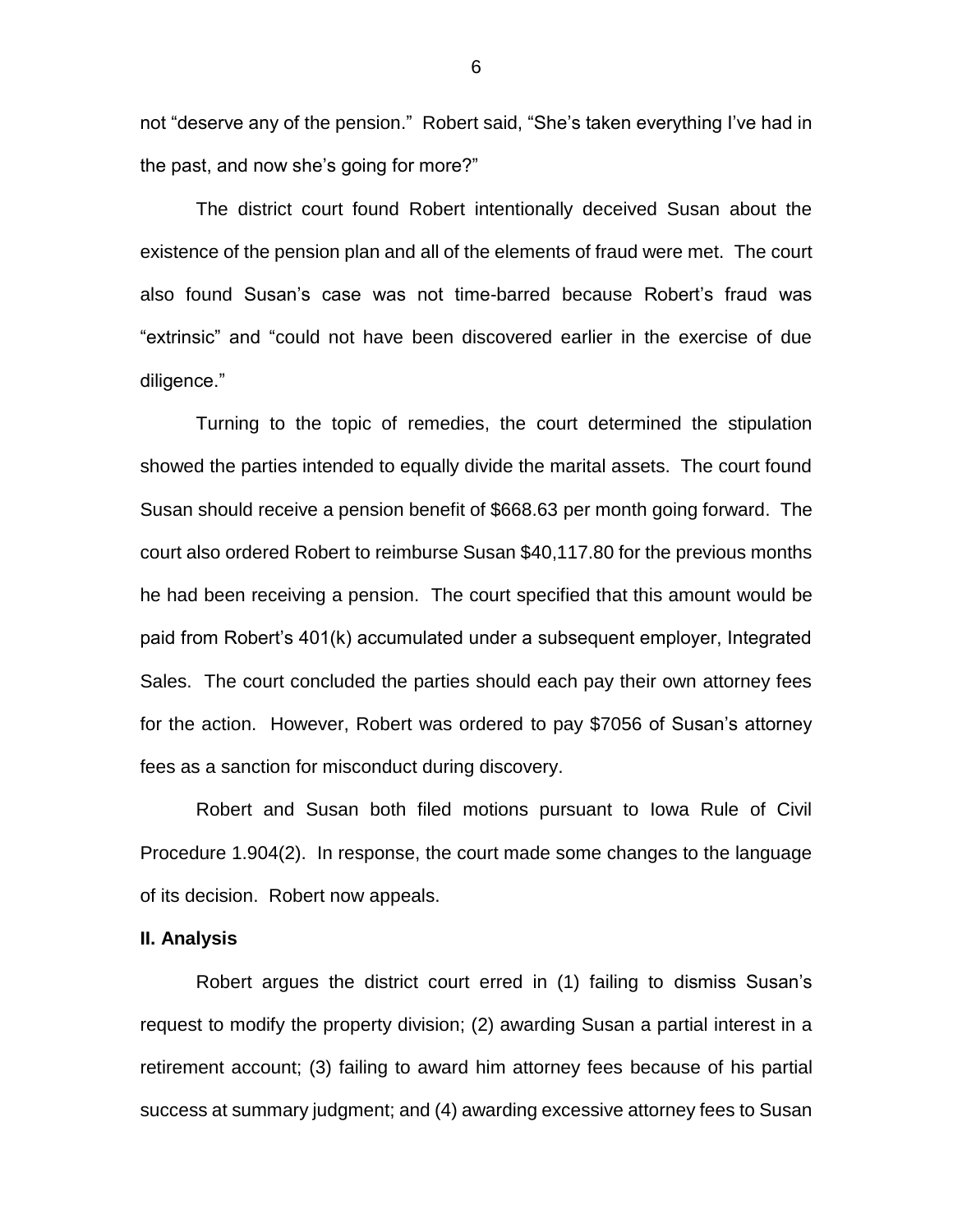as a discovery sanction. Susan requests an award of attorney fees for this appeal. We address each issue in turn.

#### **A. Robert's issues on appeal**

*1. Was Susan entitled to modification of the decree's property division?*

Robert argues the district court should have dismissed Susan's request to modify the property division in their dissolution decree. We agree.

Under Iowa law, every decree of dissolution must "divide the property of the parties." Iowa Code § 598.21(1) (2016); *see In re Marriage of Thatcher*, 864 N.W.2d 533, 540 (Iowa 2015). Where, as here, no one appeals the dissolution decree, its property division is "not subject to modification." Iowa Code § 598.21(7); *see also Simon v. Simon*, No. 15-0814, 2016 WL 1703521, at \*1 (Iowa Ct. App. Apr. 27, 2016) (noting collateral attacks on the property division are generally impermissible).

There are two exceptions. First, Iowa Rule of Civil Procedure 1.1012(2) permits an action at law to "correct, vacate or modify a final judgment or order" because of "fraud practiced in obtaining it."<sup>1</sup> But there is a time limit: Rule 1.1013(1) provides that "[a] petition for relief under rule 1.1012" must "be filed and served in the original action within one year after the entry of the judgment or order involved." This time limit is jurisdictional. *See, e.g.*, *Kern v. Woodbury Cnty.*, 14 N.W.2d 687, 688 (Iowa 1944) (concluding the trial court "had no jurisdiction to consider" a petition that was not filed and served within one year).

 $\overline{a}$ 

<sup>&</sup>lt;sup>1</sup> Rule 1.1012 also permits an action for other reasons not relevant here.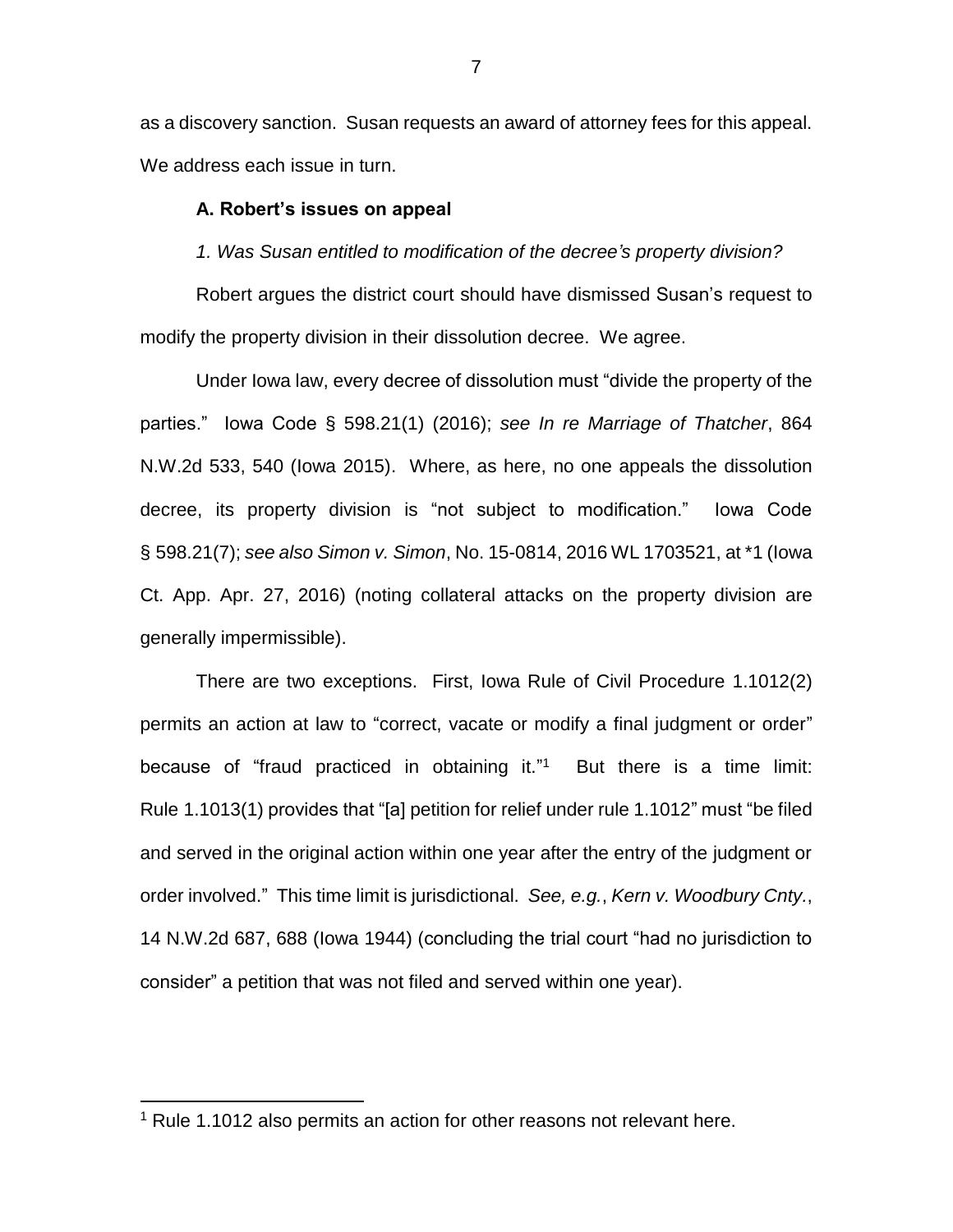The parties agree this one-year time limit precluded Susan from pursuing an action at law under rule 1.1012. Although the decree was entered in 2010, she did not commence this action until 2016, over five years later.

So we turn to the second exception. Even when an aggrieved party like Susan is time-barred from bringing an action *at law* under rule 1.1012, they may still be able to pursue claims of fraud *in equity*. But "[a] party attempting to vacate" or modify "a judgment in an equity suit has a heavy burden." *Johnson v. Mitchell*, 489 N.W.2d 411, 415 (Iowa Ct. App. 1992). They must clear three hurdles.

First, they must show the alleged fraud constitutes "extrinsic fraud" rather than "intrinsic fraud." *Id.*; *see Mauer v. Rohde*, 257 N.W.2d 489, 496 (Iowa 1977) ("A judgment may be collaterally attacked for fraud. However, the fraud must be extrinsic." (citations omitted)). Second, they must demonstrate that "reasonable diligence" would not have permitted them to "discover the fraud . . . within one year after the judgment." *Johnson*, 489 N.W.2d at 415. Finally, they must prove traditional elements of fraud, that is, "(1) misrepresentation or failure to disclose when under a legal duty to do so, (2) materiality, (3) scienter, (4) intent to deceive, (5) justifiable reliance, and (6) resulting injury or damage." *In re Marriage of Bacon*, No. 11-0368, 2011 WL 4579601, at \*4 (Iowa Ct. App. Oct. 5, 2011) (citation omitted).

Our analysis begins with first hurdle, the requirement of "extrinsic fraud" rather than "intrinsic fraud." Because this distinction presents a legal issue, our review is for correction of errors at law. *See Westco Agronomy Co. v. Wollesen*, 909 N.W.2d 212, 219 (Iowa 2017).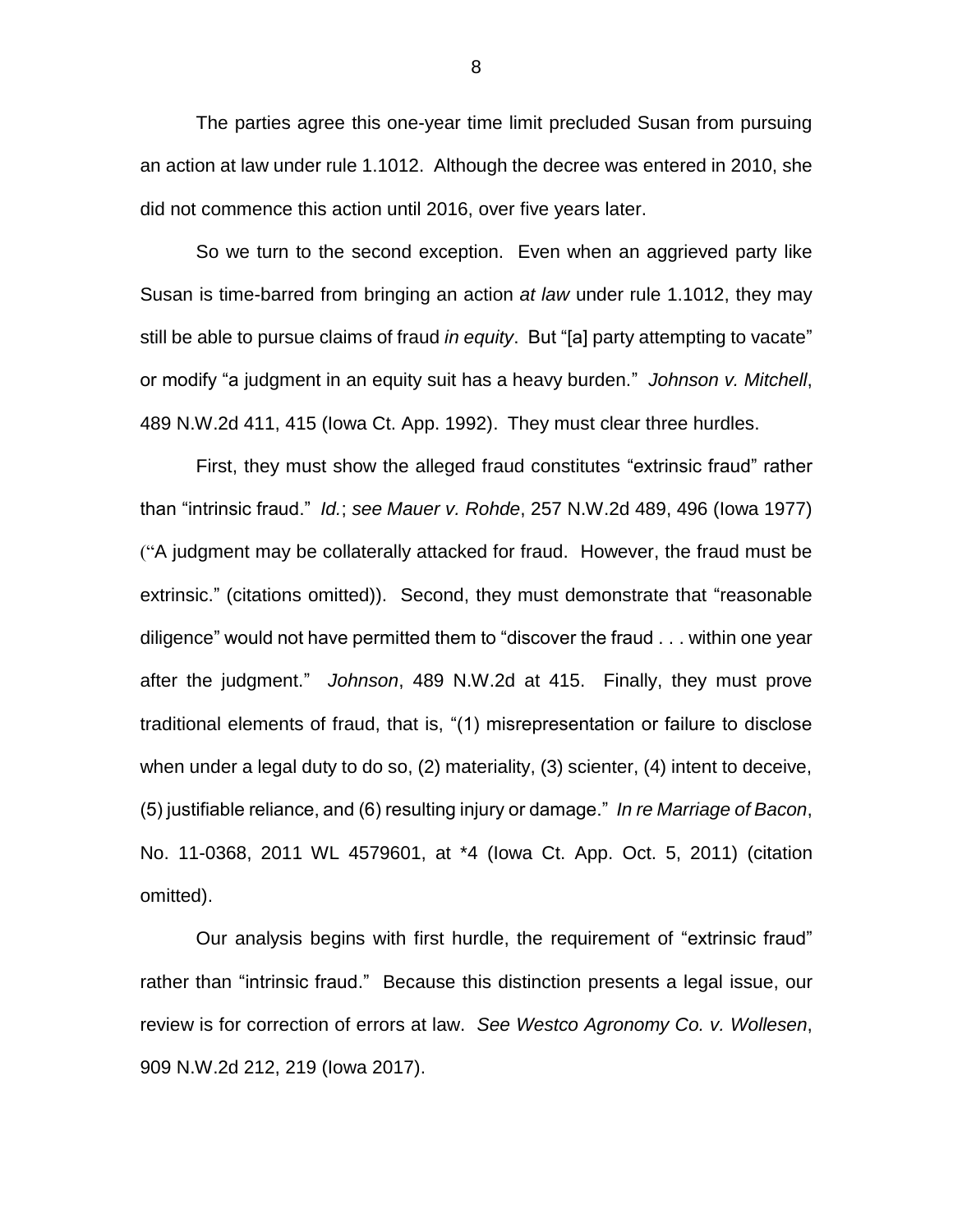In *Mauer*, our supreme court explained the distinction this way:

Intrinsic fraud "occurs within the framework of the actual conduct of the trial and pertains to and affects the determination of the issue presented therein. It may be accomplished by perjury, or by the use of false or forged instruments, or by concealment or misrepresentation of evidence."

Extrinsic fraud, on the other hand, has been described as that fraud which keeps a litigant from presenting the facts of his or her case and prevents an adjudication on the merits. Examples of extrinsic fraud are a bribed judge, dishonest attorney representing the defrauded client, or a false promise of compromise.

257 N.W.2d at 496 (citations omitted).

Susan claims Robert committed fraud by signing "on oath" the parties'

stipulation, which "contained an explicit representation that each party fully

disclosed all of his or her assets" *even though* Robert had actually *not* disclosed

an asset, the GE Pension. She testified that Robert's "signature" on the stipulation

was a "representation" on which she relied:

Q. When you arrived on October 1, 2010, to [your attorney's] office, did you observe that Mr. Hutchinson had already signed the divorce Stipulation of Settlement? A. Yes.

Q. Did you observe that he'd signed it under oath? A. Yes.

Q. And the stipulation as we've discussed contains representations that everybody has made full disclosures of their assets, correct? A. That's right.

. . . . Q. Did you rely upon Mr. Hutchinson's signature under oath in the representations in the stipulation that he made full disclosure of all of his financial accounts and retirement? A. Yes.

. . . . Q. Susan, when you signed the Stipulation of Settlement, did you know that it had a requirement that you would attest that you fully disclosed your assets? A. Yes.

Q. Do you feel that a sworn statement by one party making that kind of representation is something that you should be able to rely upon? A. Yes.

Q. Did you rely upon Mr. Hutchinson's signature to the affidavit—to the Stipulation of Settlement that he had indeed fully disclosed all of his retirement assets and account and plans? A. Yes.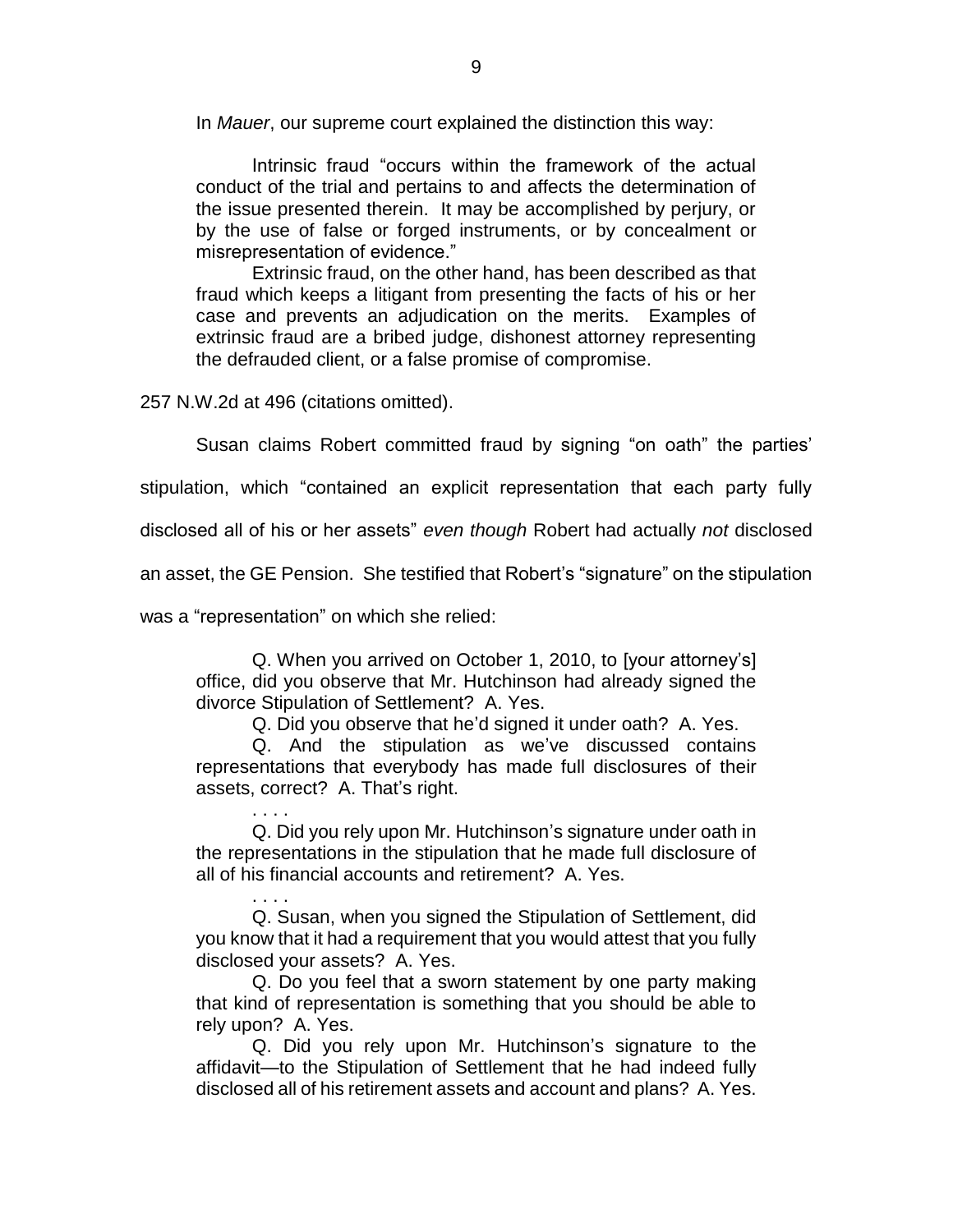Q. And did you feel justified in relying upon that representation under oath? A. Yes.

Q. Did Mr. Hutchinson's signature affirming under oath that he had actually disclosed all of his retirement property—did that cause you to agree to the settlement? A. Yes.

Susan's claims of fraud match closely with *Mauer*'s definitions of "intrinsic fraud." *See id.* For one thing, *Mauer* defined "concealment . . . of evidence" as intrinsic fraud. *Id.* (citation omitted). This would seem to include Robert's concealment of his GE pension plan. *But see, e.g.*, *Bradley v. Bd. of Trs. of Washington Twp., Dubuque Cnty.*, 425 N.W.2d 424, 425 (Iowa Ct. App. 1988) (noting "[a] fraudulent concealment of facts which would have caused the judgment not to have been rendered will constitute extrinsic fraud").

Moreover, according to her testimony, the fraud on which Susan relied was Robert's false "representation," which he made under oath through his notarized "signature" on the stipulation. Under *Mauer*, this sort of fraud—"accomplished by perjury, or by . . . misrepresentation of evidence"—is intrinsic fraud. *See* 257 N.W.2d at 496 (citation omitted); *see also Phipps v. Winneshiek Cnty.*, 593 N.W.2d 143, 146 (Iowa 1999) ("A claim of false testimony constitutes intrinsic fraud."); *Bacon*, 2011 WL 4579601, at \*4 ("A fraudulent affidavit is essentially false testimony, and as such, is intrinsic fraud which inheres in the judgment. The time to challenge such evidence is at trial, not in a petition to vacate the judgment.").

We also note that the disclosure and division of marital assets are—to paraphrase *Mauer*—matters that fall squarely within "the framework of the actual conduct" of dissolution proceedings. 257 N.W.2d at 496 (citation omitted). *Every* dissolution decree *must* "divide the property of the parties." Iowa Code § 598.21(1); *see also id.* § 598.21(5) ("The court shall divide all property . . .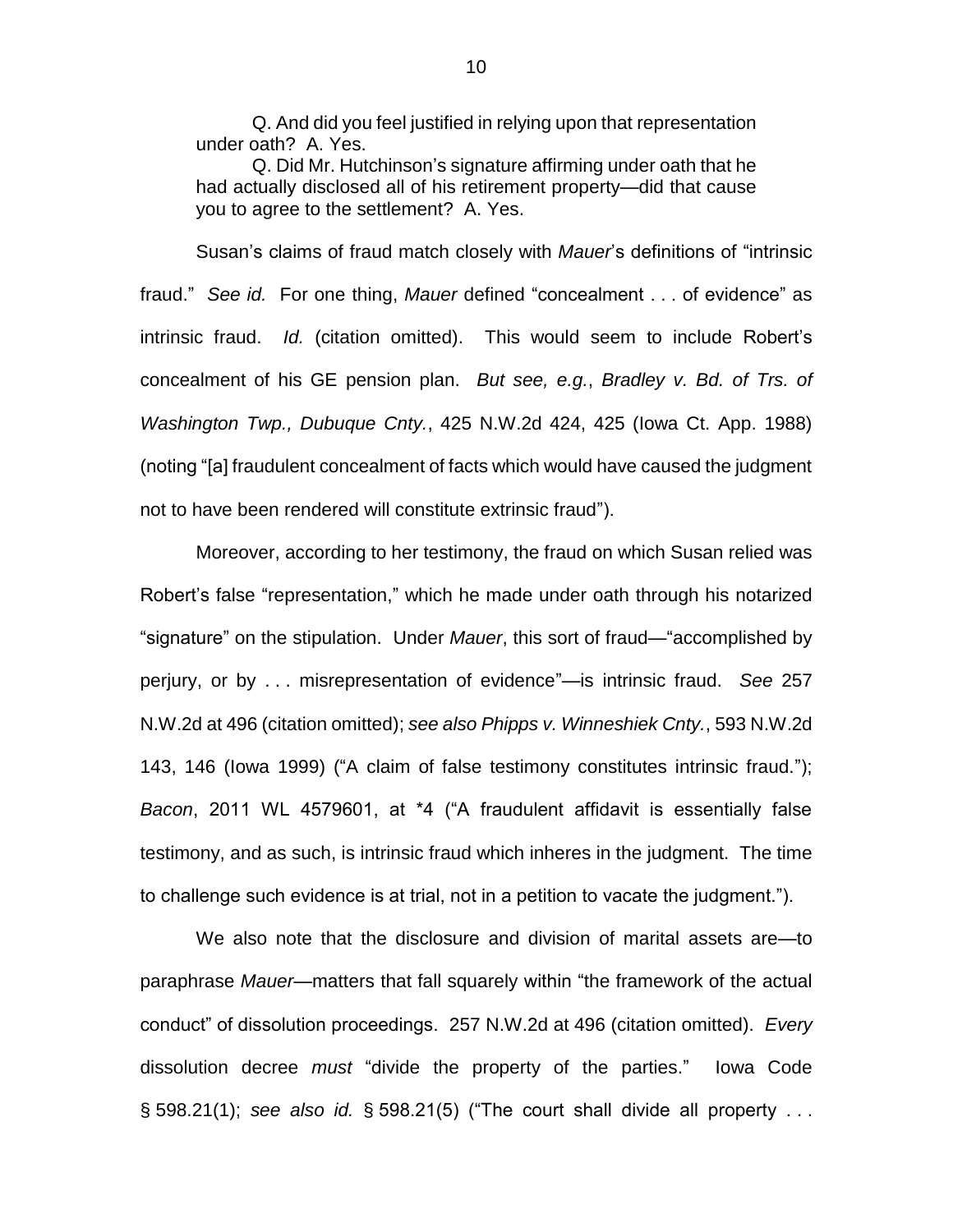equitably between the parties . . . ."). Accordingly, "[b]oth parties" to the dissolution case are required to "disclose their financial status" to the other. *Id.* § 598.13(1)(a). "Failure to comply" with the disclosure requirement is punishable by the dissolution court as a "failure to make discovery." *Id.* § 598.13(1)(b). All of this suggests that marital-asset fraud is intrinsic to dissolution-of-marriage actions, not collateral. *See Hresko v. Hresko*, 574 A.2d 24, 28 (Md. Ct. Spec. App. 1990) (noting "a determination of each party's respective assets, far from being a collateral issue, would seem to be a central issue in a property settlement agreement").

We also note that this case did not involve breakdowns in the adversarial process—such as a "bribed judge" or a "dishonest attorney"—of the kind *Mauer*  equated with extrinsic fraud. *See* 257 N.W.2d at 496. The record does not show Susan was prevented from investigating the nature of Robert's employment benefits with GE, where he was employed during ten years of their marriage. The record does not show Susan was prevented from learning the full extent of those benefits, including the terms of Robert's retirement plans, while the dissolution case was pending. *See* Iowa R. Civ. P. 1.1701 (authorizing subpoenas to third parties); *see also* Beverly Bird, *How to Uncover a Spouse's Retirement Funds During a Divorce*, https://finance.zacks.com/uncover-spouses-retirement-fundsduring-divorce-8102.html (last visited June 15, 2021) ("Unfortunately, not every spouse is honest and straightforward when it comes to disclosing assets in a divorce. This may be particularly true with retirement benefits that represent years and years of labor and investment. . . . . If your spouse stalls or is uncooperative, you can issue a subpoena duces tecum to his employer, past employers, or even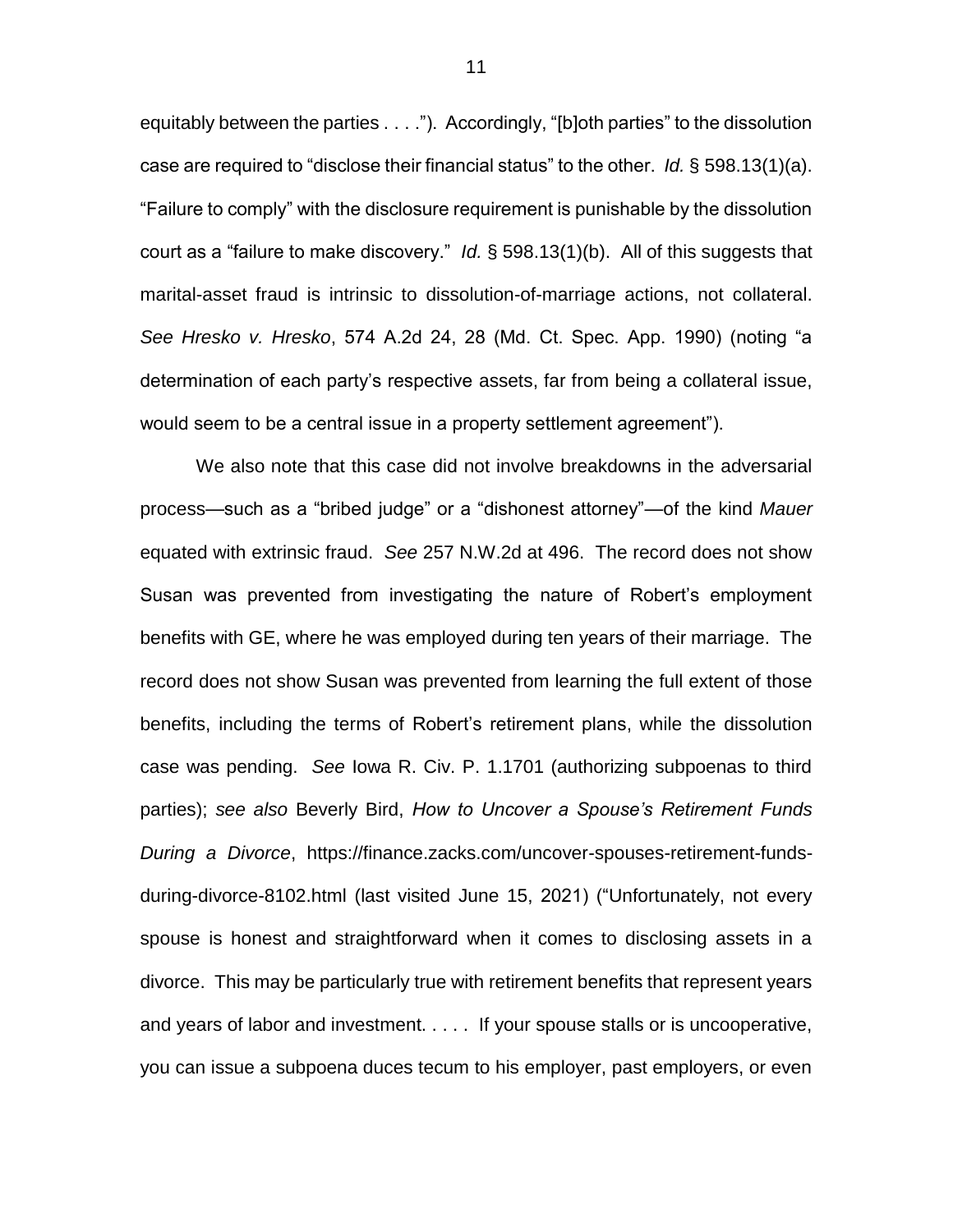to a plan administrator if you can identify it, asking for information about retirement benefits.").

Indeed, before the decree was entered—before Susan even signed the stipulation—Susan's attorney's office had the GE consent form, which Robert had asked Susan to sign. The form referred to two different retirement plans: a GE Savings & Security Program and *a GE Pension Plan*. Susan could have inquired about these plans before she signed the stipulation. She chose not to. Instead, through her notarized signature on the stipulation, Susan represented to the court that "each party has had full and fair opportunity to make inquiry" about the other party's assets "or has waived such right." And the dissolution decree itself—which Susan's lawyer "[a]pproved as to form and substance"—included this express finding: "Each party has had a full and fair opportunity to make inquiry as to assets, income and liabilities of the other or waives same." Given these facts and findings, we struggle to conclude Susan was denied "a fair submission of" the financial issues during the dissolution case. *See In re Marriage of Rhinehart*, No. 09-0193, 2010 WL 446560, at \*3 (Iowa Ct. App. Feb. 10, 2010) (finding fraud was extrinsic where one party's "actions prevented a fair submission of the dissolution property/debt/spousal support issues").

For these reasons, we think there is a strong argument that Susan's action is barred because the fraud on which she relies is intrinsic. "In all matters, though, we must follow the precedents of our supreme court." *NCJC, Inc. v. WMG, L.C.*, No. 19-0241, 2020 WL 2478670, at \*2 (Iowa Ct. App. May 13, 2020), *aff'd*, 960 N.W.2d 58 (Iowa 2021). And here we believe a different conclusion is required by the supreme court's opinion in *Graves v. Graves*, 109 N.W. 707, 709 (Iowa 1906).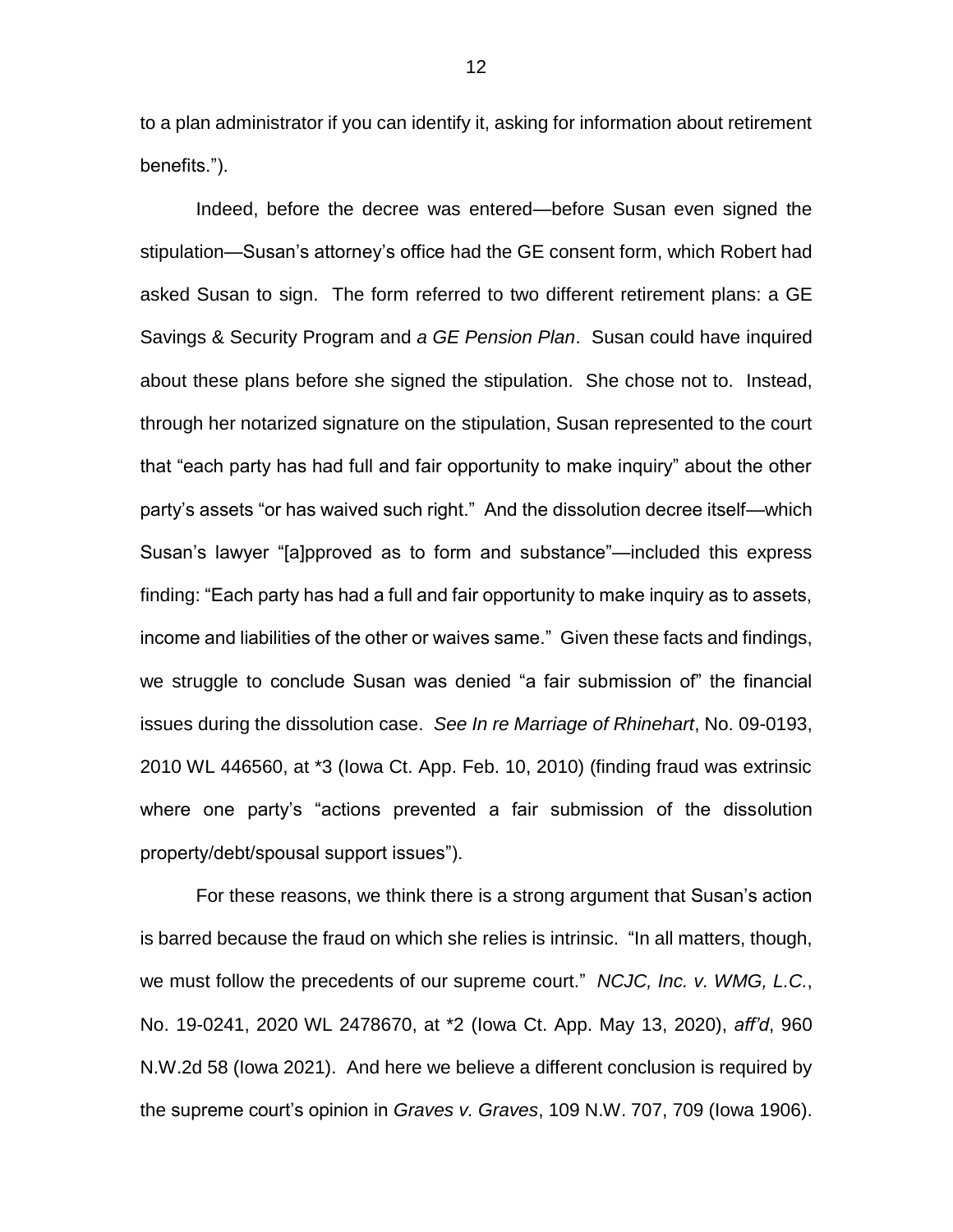In *Graves*, a woman brought an action against her former husband because of "false testimony" he gave in their prior dissolution case "regarding the character and amount his property, and fraudulent concealment of his property." 109 N.W.2d at 707. In their dissolution trial, the former husband had testified "that he had a little personal property, not exceeding \$50 in value, and but \$40 in cash, and that he had no other real or personal property of any kind or character." *Id.* As it turned out, the former husband "had, at least, \$900 in money or its equivalent at the time he gave his testimony in the [dissolution] trial which he was then fraudulently concealing and keeping away from" his former wife. *Id.* at 709. The district court granted relief to the former wife. *Id.* at 707. The supreme court affirmed. *Id.* at 710.

In its opinion, the *Graves* court discussed "extrinsic" and "intrinsic" fraud at some length. The court did not, however, *explicity* classify the former husband's fraud as either kind. As explained, though, only extrinsic fraud could have permitted the former wife to obtain relief. *Id.* at 709 (noting "false swearing or perjury *alone* is not ground for setting aside or vacating a judgment" and further noting: "But, *if accompanied by* any fraud extrinsic or collateral to the matter involved in the original case sufficient to justify the conclusion that but for such fraud the result would have been different, a new trial may be granted" (emphasis added)). So we read *Graves* to mean that the former husband's fraud—his "fraudulent concealment" of assets and related "false testimony"—involved sufficient extrinsic fraud to permit relief. *But see Mauer*, 257 N.W.2d at 496 (defining "intrinsic fraud" to encompass both "perjury" and "concealment . . . of evidence").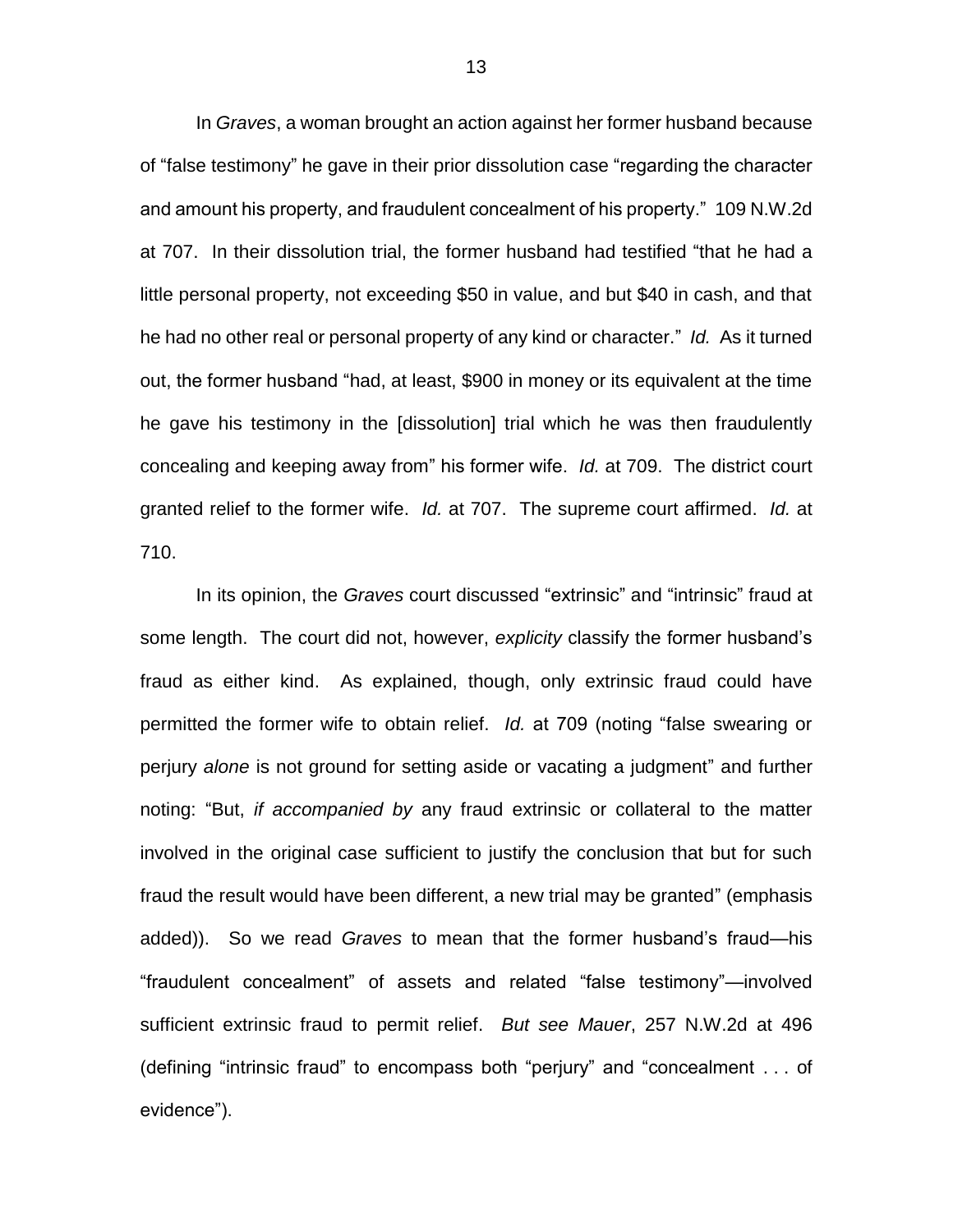Based on this understanding, we believe *Graves* controls the first step in our analysis. Susan accuses Robert of fraudulently concealing his pension and then furthering his fraud through his sworn signature on the stipulation. We cannot distinguish these facts from those in *Graves*, where the former husband fraudulently concealed his assets and then furthered his fraud through false testimony. *See* 109 N.W.2d at 707.

So we move on to the next step of the analysis. Here we consider whether Susan has proved a negative, so to speak, by establishing that reasonable diligence would not have permitted her to "discover the fraud . . . within one year after the judgment." *Johnson*, 489 N.W.2d at 415; *see also In re Marriage of Fitzpatrick*, No. 19-0033, 2020 WL 4497961, at \*5 (Iowa Ct. App. Aug. 5, 2020) ("*She has failed to establish* that with reasonable diligence she would have been unable to assert grounds for vacating the judgment within one year after the judgment." (emphasis added)).

We conclude Susan has not met this burden. Here again we focus on Susan's response to the GE consent form. As explained, Robert provided this form to Susan on October 29, days prior to entry of the decree. The form included two check-boxes: one for *a GE Pension Plan* and one for a GE Savings & Security Program. On November 1, Susan signed this form without checking either box and without finding out why the form referred to two different plans. Then, on November 12, Susan's attorney's office sent the signed form to Robert. Neither box was checked. Instead, the cover letter asked Robert to check the correct box. The letter also advised Robert that Susan "would appreciate" receiving a copy of the form after Robert completed it.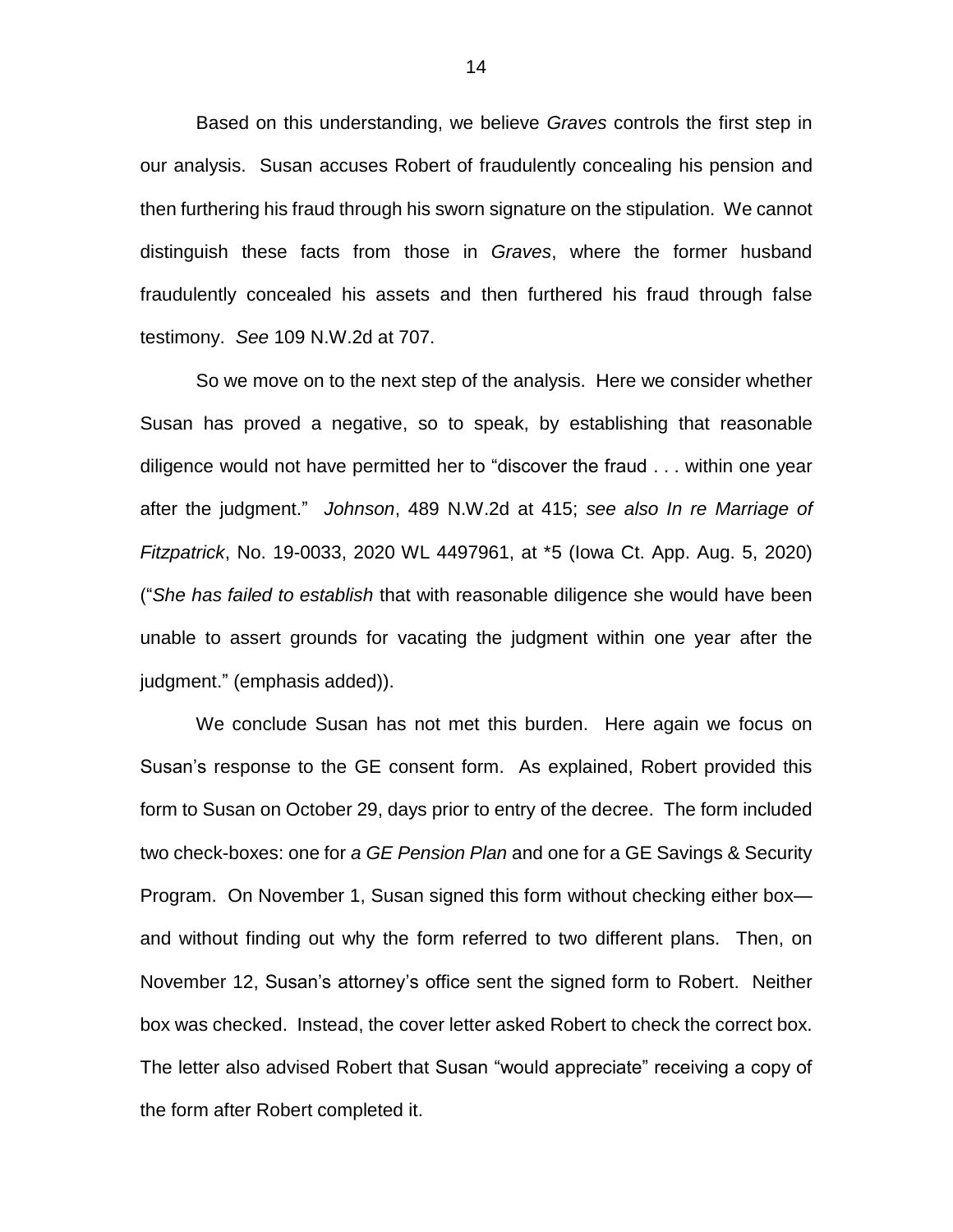But no one followed up. Neither Susan nor her attorney's office followed up with Robert to obtain the completed form. As a result, Susan did not receive a copy of the completed form. If she had, she would have seen that Robert checked *both* boxes, a clear sign that he had *two* retirement funds with GE, not just one.

By failing to follow up and obtain a completed copy of the GE consent form, Susan failed to exercise reasonable diligence, which would have permitted her to learn of Robert's purported fraud within one year after the judgment.<sup>2</sup> *See Johnson*, 489 N.W.2d at 415. As a result, she cannot prevail in this action. We must reverse.<sup>3</sup>

To be clear, however, nothing in this opinion should be construed as approval for Robert's behavior concerning the GE pension. His actions were plainly wrong and perhaps criminal. *See* Iowa Code § 720.2 (classifying perjury as a class "D" felony). But everyone agrees Susan cannot obtain relief in this particular proceeding unless she showed that reasonable diligence would not have permitted her to discover Robert's fraud within one year after entry of the decree. And the record shows Susan *could have* discovered Robert's fraud within a year after the decree was entered, if not *before* it was entered. So we cannot conclude Susan is entitled to relief.<sup>4</sup>

 $\overline{a}$ 

<sup>&</sup>lt;sup>2</sup> It might be objected that, even if Susan had persisted in asking for the form, Robert would have refused to provide it. In that case, though, Susan could have sought relief in court within the first year after her dissolution.

<sup>&</sup>lt;sup>3</sup> We do not reach the question of whether Susan established the elements of fraud—including justifiable reliance—"by clear and convincing evidence." *See Bacon*, 2011 WL 4579601, at \*4.

<sup>&</sup>lt;sup>4</sup> We agree with Judge Schumacher that courts must discourage "financial trickery in dissolution of marriage proceedings." We do so here by requiring divorcing parties to police one another, so to speak, by exercising reasonable diligence to promptly discover asset-fraud.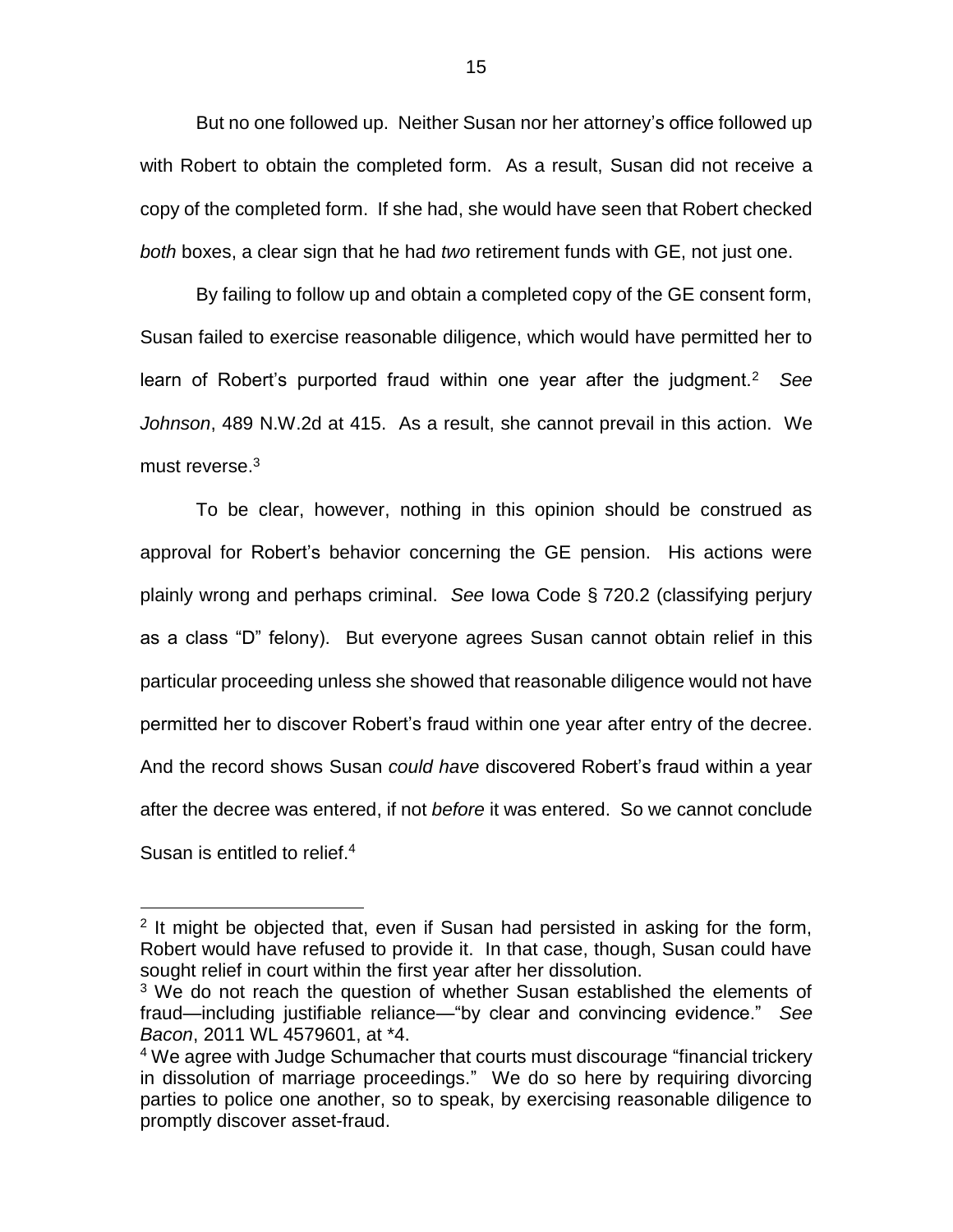*2. Was the district court correct in awarding part of Robert's 401k to Susan?* Because we conclude Susan is not entitled to prevail in this action, we agree with Robert that the district court erred in awarding a portion of Robert's 401(k) to Susan. As to this issue, we reverse.

*3. Did the district court err by failing to award Robert attorney fees?*

Robert claims he was entitled to attorney fees because he obtained summary judgment as to Susan's claim for modification of the decree's spousal support award. We do not decide whether Robert was actually entitled to fees. But we do believe the district court erred in concluding that, because "attorney fees are not awardable in an action filed pursuant to Rule 1.1012," the court lacked discretion to award fees concerning count II. Rather, because count II was a modification action under Iowa Code section 598.21C, the court had "considerable discretion" in determining whether attorney fees should be awarded. *See In re Marriage of Maher*, 596 N.W.2d 561, 568 (Iowa 1999). We remand for the district court to consider the issue anew. We do not retain jurisdiction.

*4. Did the district court exceed its discretion in sanctioning Robert?*

Robert also claims the court should not have required him to pay \$7056 of Susan's attorney fees as a discovery sanction. At a minimum, Robert claims, we should remand for explanation of the specific dollar amount awarded.

Trial courts have wide discretion in imposing discovery sanctions. *In re Marriage of Butterfield*, 500 N.W.2d 95, 98 (Iowa Ct. App. 1993). These sanctions may include requiring the payment of attorney fees. *In re Marriage of Galloway*, No. 02-1010, 2003 WL 1970338, at \*5 (Iowa Ct. App. Apr. 30, 2003); *see In re Marriage of Mugge*, No. 07-0079, 2008 WL 4525839, at \*5 (Iowa Ct. App. Oct. 1,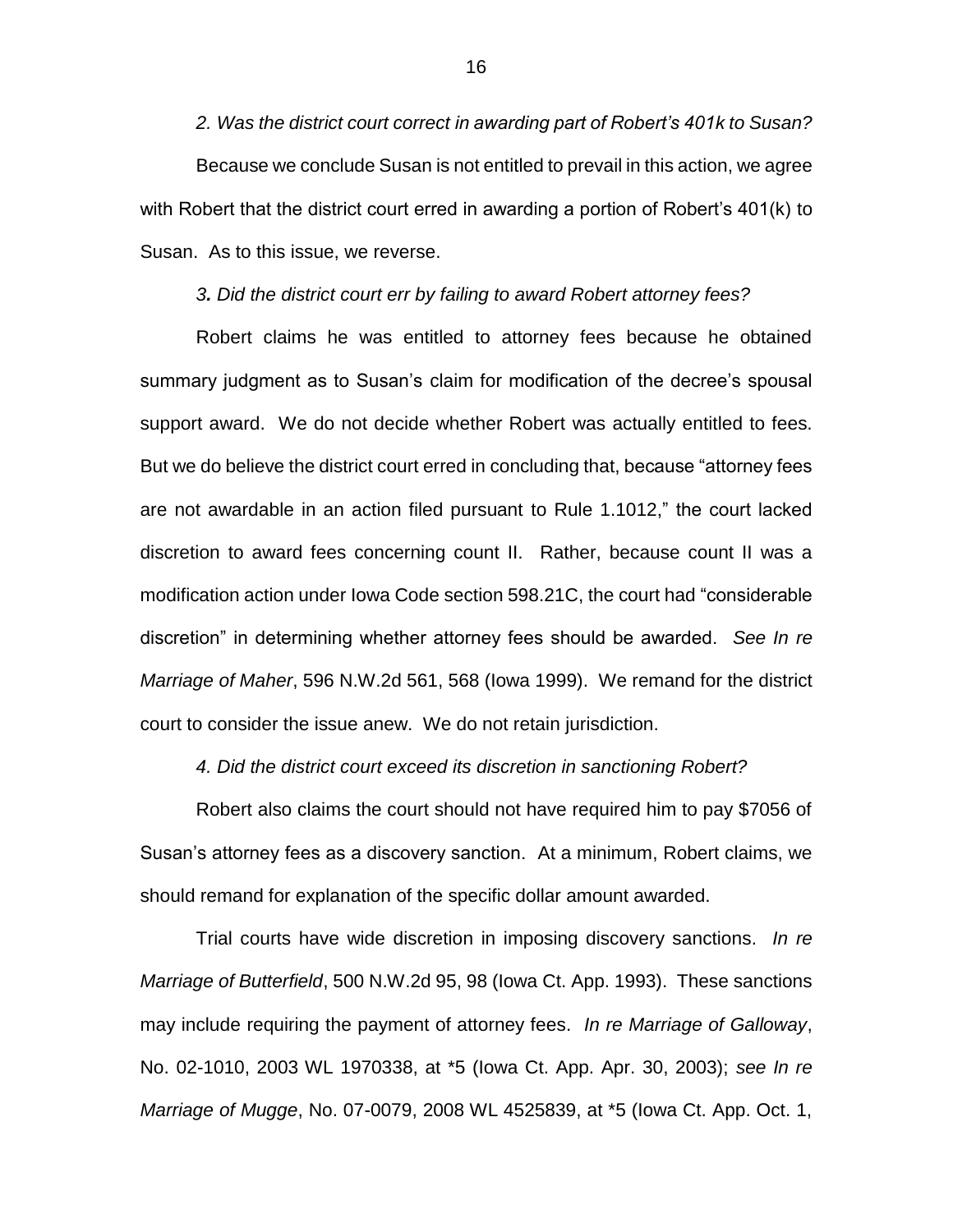2008) (affirming an award of attorney fees to a wife based on the husband's failure to disclose his assets prior to a dissolution hearing).

At trial, Susan and Robert agreed that Susan could submit a redacted version of her attorney fees claim for in-camera review. However, the appellate record lacks the unredacted attorney fee statement. This impedes our review.

We acknowledge the district court's findings that Robert did not comply with discovery requests over a period of time. The court found his actions were a "blatant and willful failure to provide requested discovery." The court reviewed Susan's attorney fee affidavits and found "\$7056 of [Susan's] attorney fees are directly referable to [Susan's] unsuccessful attempts to get [Robert] to provide necessary, relevant, and potentially dispositive information referable to his GE pension plan." And the district court noted that the award of attorney fees was issued as a sanction, not a matter of right. But the court expressly declined "[Robert]'s request to specify exactly how the [c]ourt arrived at the \$7056 attorney fee sanction amount." This impedes our review.

We vacate the award of sanctions and remand to allow the record to be developed concerning the unredacted statement<sup>5</sup> and sanctions award. Consistent with *Boyle v. Alum-Line, Inc.*, 773 N.W.2d 829, 834 (Iowa 2009), the

 $\overline{a}$ 

<sup>&</sup>lt;sup>5</sup> One option is submitting the unredacted attorney fee affidavit at a higher security level. Another option would be redacting the confidential information from the affidavit, while allowing the remaining description of the work completed to be visible. Here, the entirety of the billable hour description is absent in the attorney fee affidavit contained in the appendix.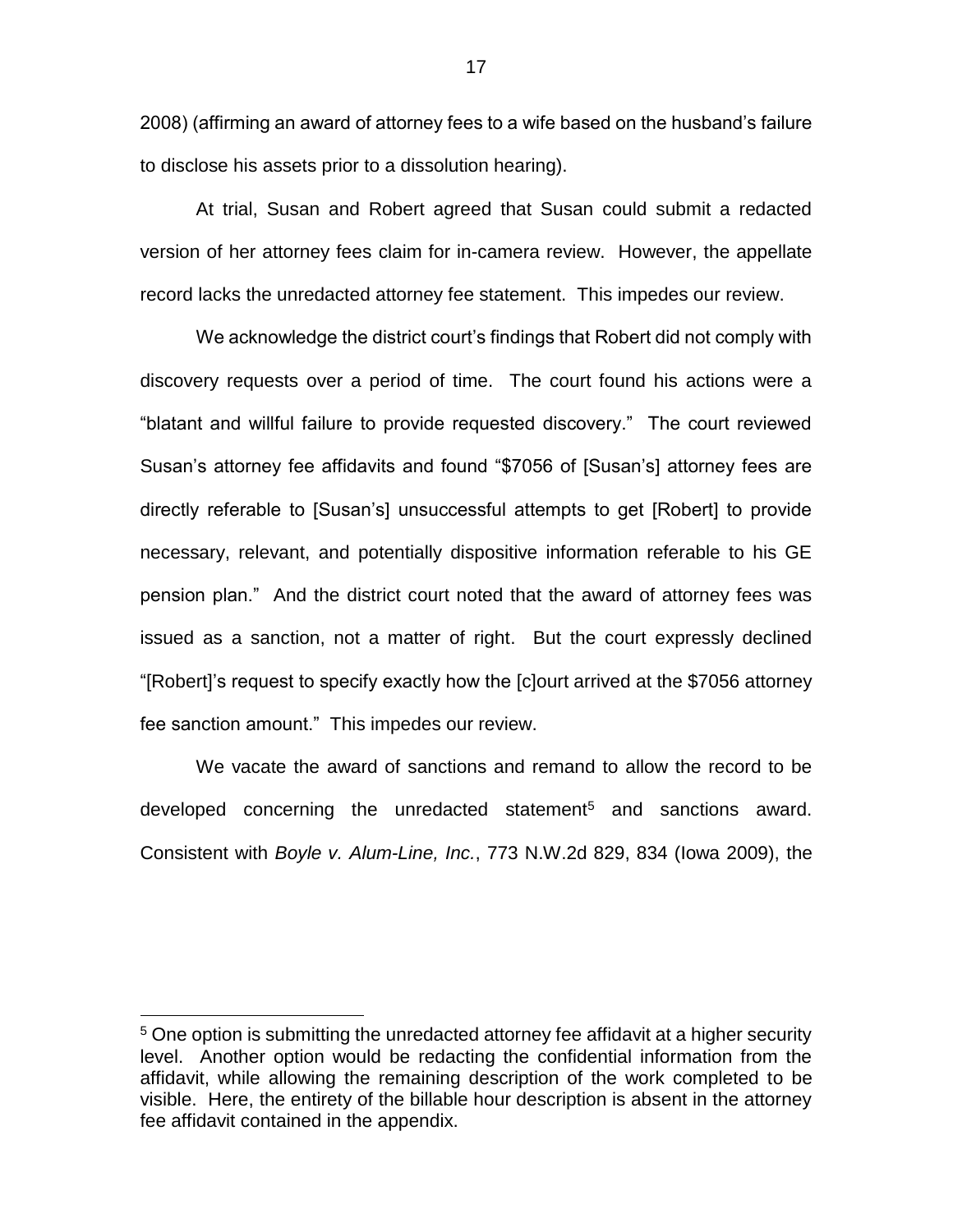court is directed to make detailed findings of fact explaining the basis of its award. $6$ We do not retain jurisdiction.

## **B.Susan's request for appellate attorney fees**

In her brief, Susan requested appellate attorney fees under the assumption that she would be the prevailing party on appeal. *See Baldwin v. City of Estherville*, 929 N.W.2d 691, 700 (Iowa 2019) (noting fees can be awarded when "the losing party has acted in bad faith, vexatiously, wantonly, or for oppressive reasons" (citation omitted)). Ultimately, though, Susan did not prevail. Accordingly, she cannot recover appellate attorney fees.<sup>7</sup>

## **III. Conclusion**

 $\overline{a}$ 

We reverse the district court's finding in favor of Susan on count I of her petition. We vacate the modification of the dissolution decree. We vacate the award of sanctions against Robert. We remand for (1) dismissal of count I of the petition; (2) reconsideration of Robert's request for attorney fees concerning count II; (3) development of the record concerning the unredacted attorney fee statement; and (4) detailed findings of fact concerning the award of attorney fees as sanctions against Robert. We do not retain jurisdiction. We deny Susan's request for appellate attorney fees.

## **REVERSED AND REMANDED.**

 $6$  To be clear: on remand, the district court may award the same amount, a greater amount, or a lesser amount. We express no opinion as to the proper amount, if any. Our concern here is to assure the record and findings are sufficiently developed for review.

 $7$  We do not reach the question of whether Robert's conduct would have justified an award of attorney fees.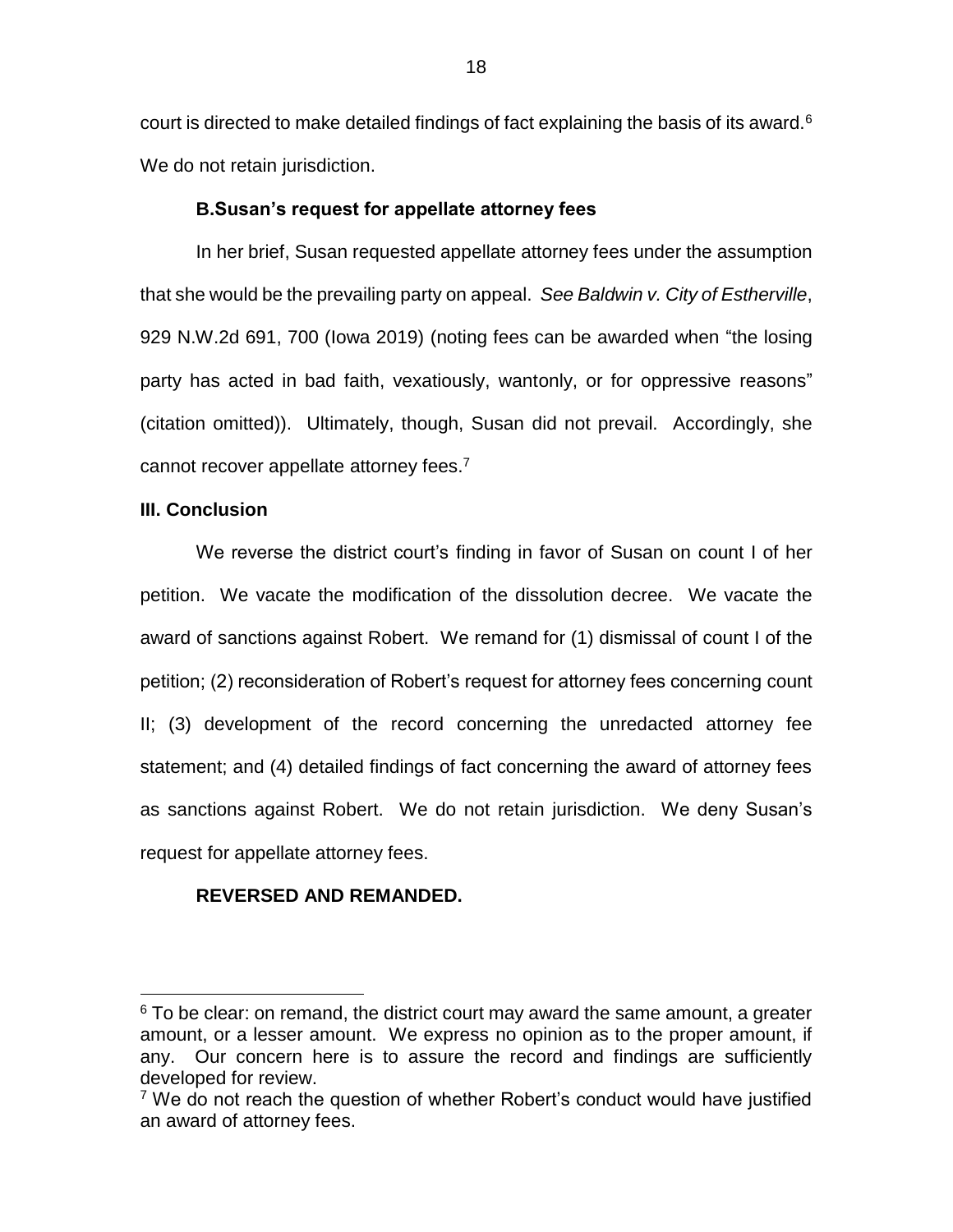Greer, J., concurs; Schumacher, J., concurs in part, specially concurs in part, and dissents in part.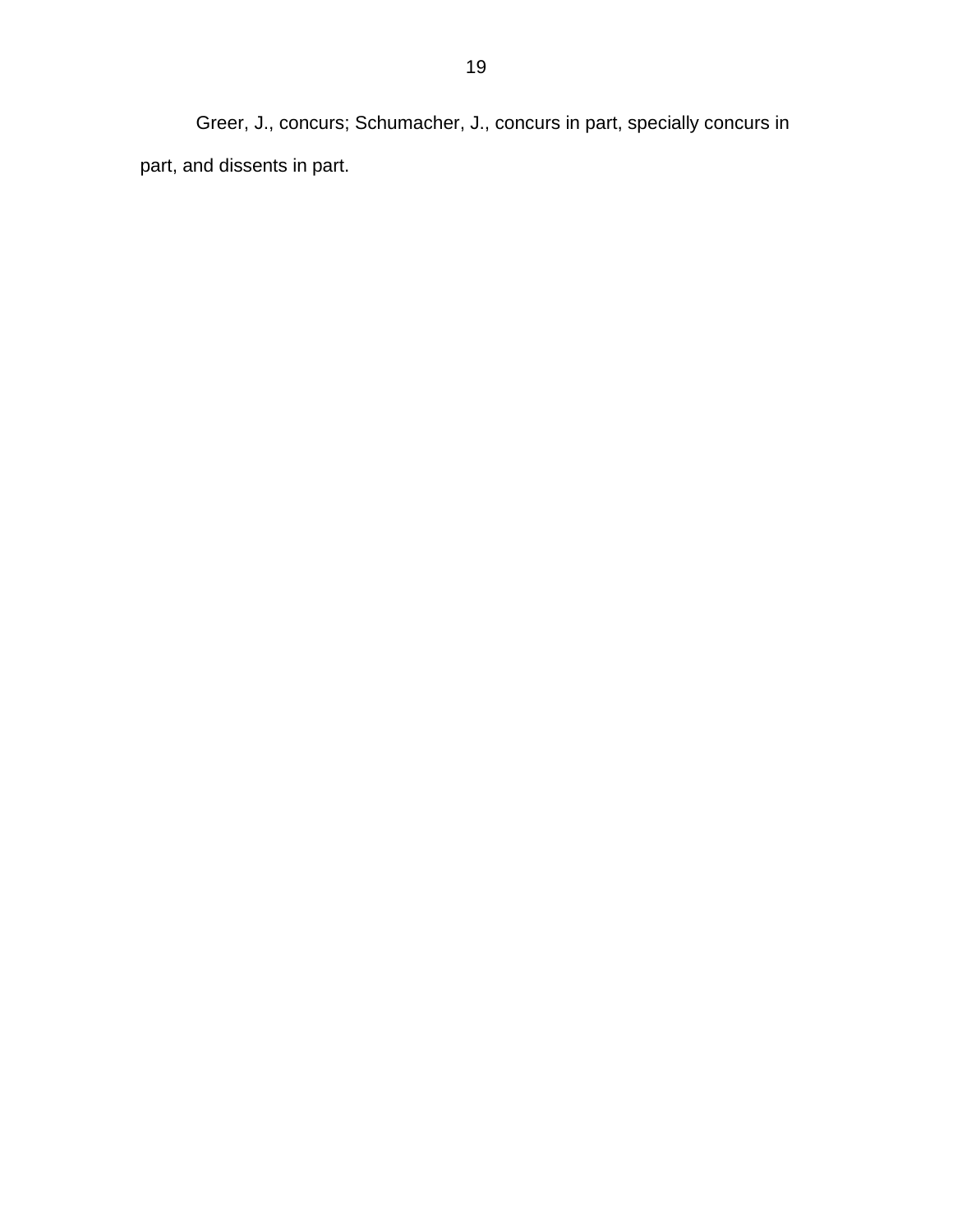**SCHUMACHER, Judge** (concurring in part, special concurring in part, and dissenting in part.)

The door for financial trickery in dissolution of marriage proceedings should remain firmly closed. I write specially from the majority opinion concerning the extrinsic fraud committed by Robert Hutchinson. I concur in the majority's remand on the issue of sanctions to allow the record to be developed due to the absence of the unredacted attorney fee statement for our review and concur with the majority in finding remand appropriate on the denial of Robert's attorney fees, without a determination that Robert is entitled to fees. I dissent in part from the majority opinion that concludes Susan failed to act with due diligence to discover the extrinsic fraud of her ex-husband within one year after the judgment. Accordingly, the district court's modification of the property portion of the decree should be affirmed due to Robert's failure to disclose a pension plan that Susan could not have discovered with due diligence within one year of the decree. However, because the district court ordered Susan would receive \$40,117.80 from a 401(k) that Robert accumulated after the dissolution, this portion of the dissolution decree requires modification to permit Robert to pay Susan from other assets. Lastly, Robert should be required to pay \$5000 toward Susan's appellate attorney fees.

In the trial on a petition to vacate filed by his ex-wife, Robert acknowledged he had the ability to notify his ex-wife of his defined benefit pension plan during settlement negotiations, "if they had asked me for it," and referred to the process as a "goat roping event." He also agreed at the time of the dissolution, his position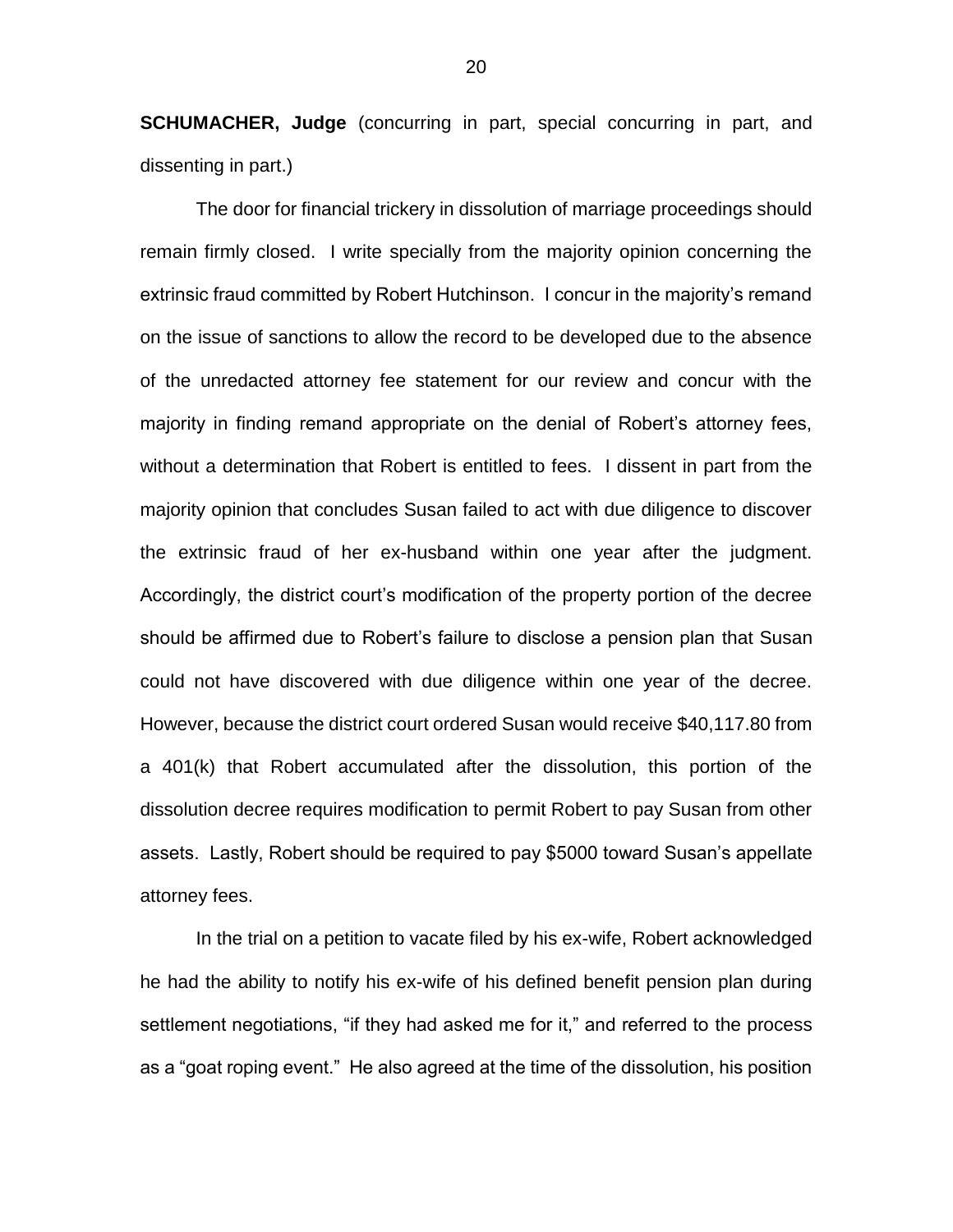was, "I've got—still got a lot of life to live and this—all this stuff is just stuff. And if they miss something on there that is on them."

As noted by the majority, several drafts of a proposed settlement document circulated between the parties, with Robert requesting a reduction in values on certain assets to reduce the property settlement he would be required to pay Susan. Robert failed to alert Susan at any time during negotiations that he had a GE pension plan, which vested in 2007.

Robert signed the stipulation on October 29, 2010, at Susan's attorney's office. At the same time he signed the stipulation, Robert hand-delivered two separate forms, one relating to a premarital Fidelity account and the other being a blank GE consent form. The GE 401(k) was the only retirement vehicle Robert disclosed in the stipulation that Robert had just signed. Robert informed Susan's attorney the purpose of the GE form was for Susan to release her death benefits so he could redirect them to his children. $8$  On November 1, 2010, Susan signed a Spouse's Consent to Waive Right to Benefits in a GE Enrollment Center Consent form. The form had two boxes, one for the GE Pension Plan and one for the GE Savings & Security Program. Susan did not check either of the boxes. This was a generic form. In a letter transmitting the executed form, a legal assistant for Susan's attorney asked Robert to "[p]lease confirm . . . which plan you are participating in (GE Pension Plan or GE Savings & Security Program) and check the appropriate box." The legal assistant asked for a copy of the form when

 $\overline{a}$ 

<sup>&</sup>lt;sup>8</sup>As noted by the majority, Robert changed the death benefits beneficiary; his children were not named as the recipients of those benefits.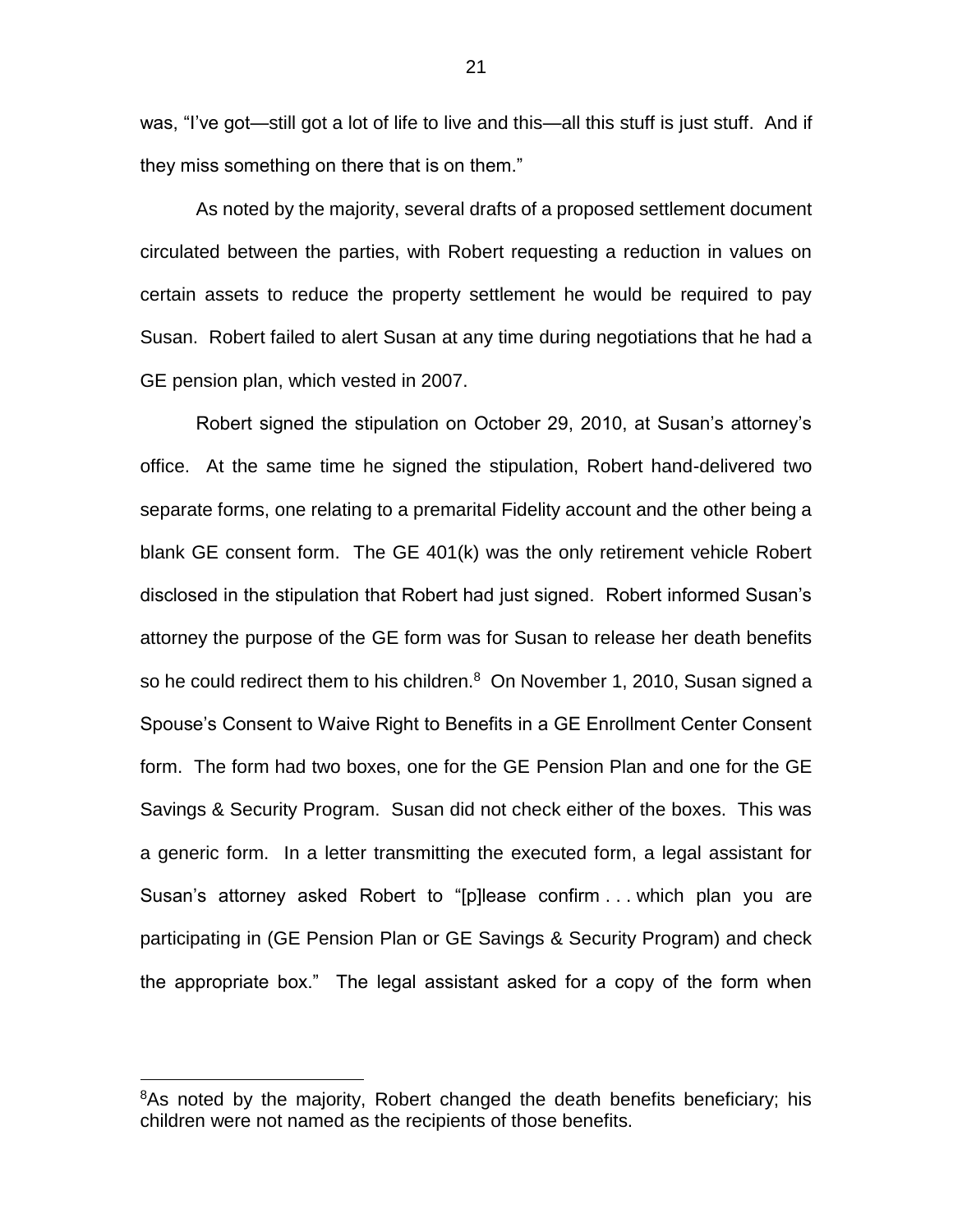completed. Robert checked both boxes and gave the GE form to his employer. He did not provide a completed copy of the form to Susan's attorney.

On November 2, 2010, the district court issued a dissolution decree that incorporated the stipulation. The decree awarded Robert his GE 401(k) account. There is no mention of a GE pension plan.

As noted by the majority, nearly five years after the entry of the dissolution decree, Robert requested Susan sign a satisfaction of alimony judgment. At this meeting, Robert informed Susan he had retired and was receiving a "nice pension." As highlighted by the majority, Robert pointed to the satisfaction Susan had just signed and said, "It's too late. You can't do anything about it now."

In Susan's petition to correct, vacate, or modify the dissolution decree filed April 20, 2016, she alleged Robert had an interest in a GE pension plan that was not disclosed at the time of the dissolution and she only recently discovered the pension. Susan claimed Robert's conduct constituted extrinsic fraud because it prevented a fair submission on the issue of property division. Susan asked to have the property division provision of the dissolution decree modified to award her an equitable share of the GE retirement plan.<sup>9</sup>

After several discovery skirmishes and trial on the petition to vacate, the district court found Robert intentionally deceived Susan about the existence of the pension plan and all of the elements of fraud were met. The court found the "fraud could not have been discovered earlier in the exercise of due diligence." The court

 $\overline{a}$ 

<sup>&</sup>lt;sup>9</sup> In the alternative, Susan sought a modification of the spousal support award. The district court granted Robert's motion for summary judgment on this issue. That portion of the district court's ruling has not been challenged on appeal.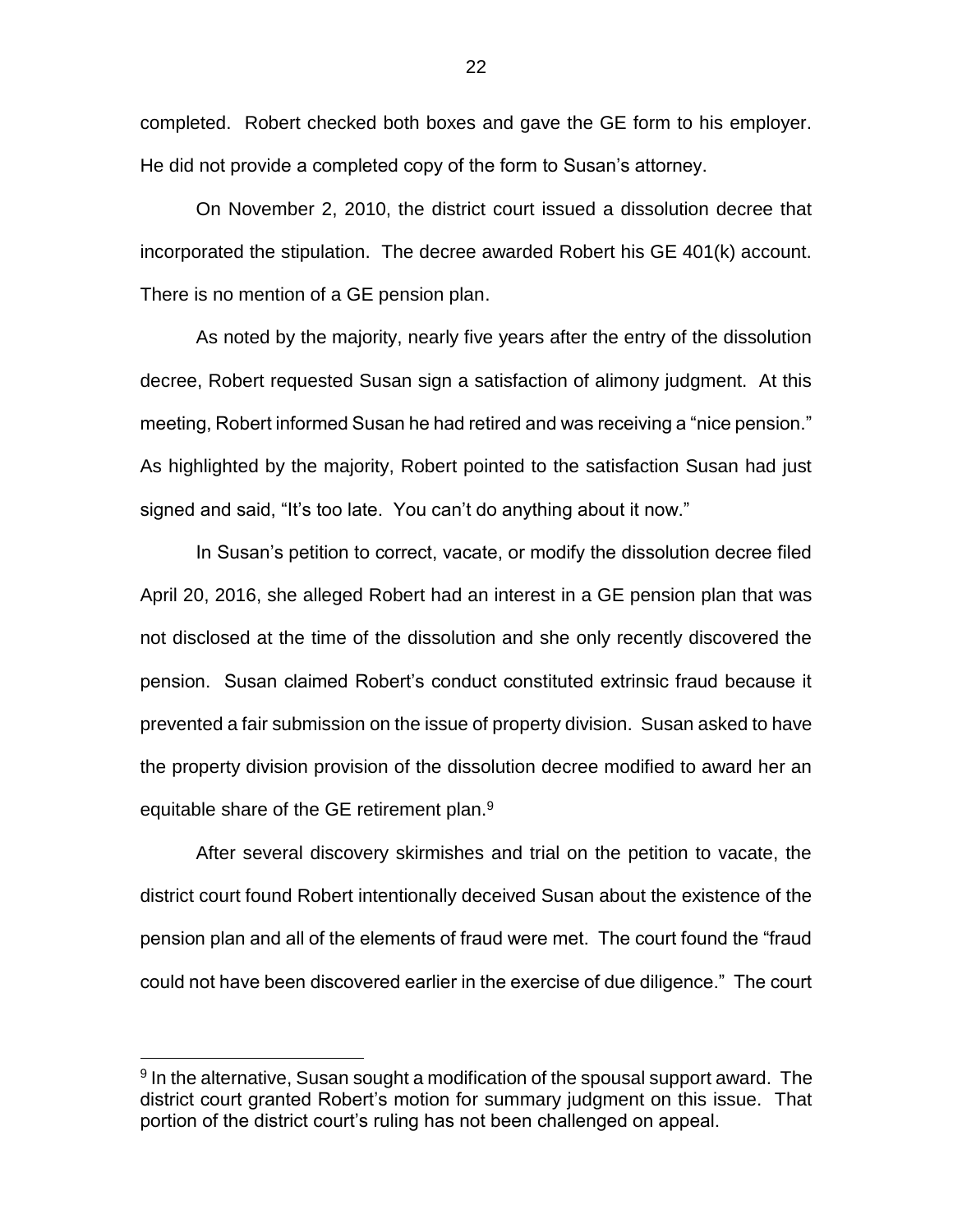determined Robert's action constituted extrinsic fraud "because it prevented Susan from even having the issue of the distribution of any such GE Pension addressed."

The court stated:

Susan was not given the opportunity to fairly present evidence referable to the GE pension because [Robert] affirmatively concealed its existence. This is not a situation where there was perjured testimony or false evidence presented upon which the judgment was based. Rather, [Robert's] extrinsic fraud was collateral to the proceedings and pertained exclusively to the manner in which the judgment/decree was procured. The concealment of the GE Pension was collateral to the matter already adjudicated in the Stipulation and Decree.

The court concluded that under Iowa Rule of Civil Procedure 1.1013(1), the case could be brought more than one year after the date of the dissolution decree because it involved extrinsic fraud.

The court determined the stipulation showed the parties intended to equally divide the marital assets. The court found Susan should receive a monthly pension benefit of \$668.63. The court also ordered Robert to reimburse Susan \$40,117.80 for the previous months he had been receiving a pension, which would be paid from Robert's 401(k) accumulated under a subsequent employer, Integrated Sales. The court concluded the parties should each pay their own attorney fees for the action. However, Robert was ordered to pay \$7056 of Susan's attorney fees as a discovery sanction.

Susan filed a motion pursuant to Iowa Rule of Civil Procedure 1.904(2). Robert did not resist Susan's motion and filed his own motion. The court made some changes to the language of its decision. Robert appealed the district court's ruling.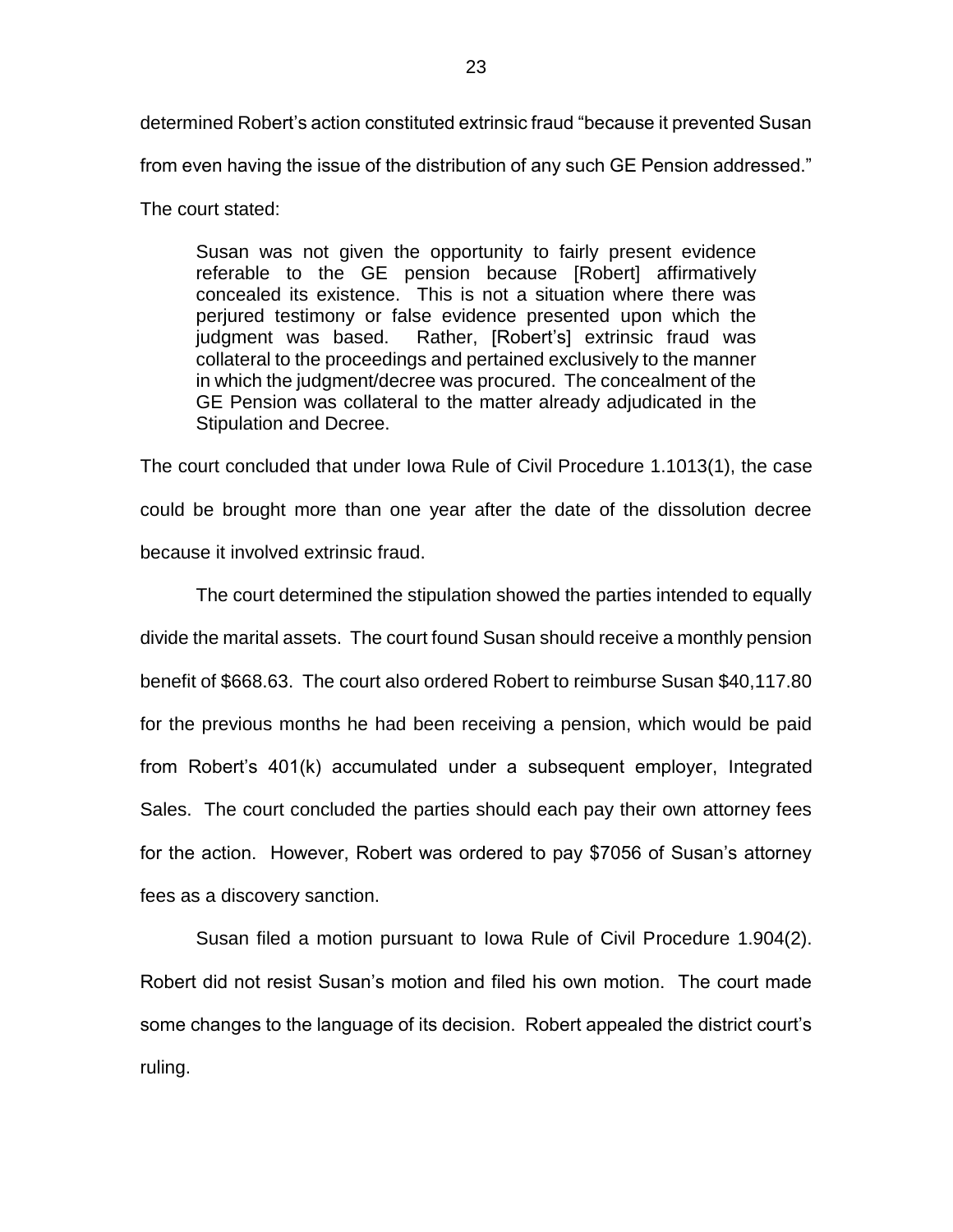### **Extrinsic Fraud v. Intrinsic Fraud**

I write separately to address the issue of extrinsic fraud that has vexed the family law practice. As noted in the majority opinion, in general, a motion to set aside a dissolution decree must be filed within one year after the decree is entered. *See* Iowa Rs. Civ. P. 1.1012, 1.1013. An action may be filed in equity more than one year after a judgment, however, where a party claims an inability to "discover the fraud or other grounds for vacating the judgment within one year after the judgment." *Johnson v. Mitchell*, 489 N.W.2d 411, 415 (Iowa Ct. App. 1992). An equitable action filed more than one year after a judgment requires a showing "that the fraud [is] extrinsic and collateral to the proceedings and issues in the original case." *Id.* "A party attempting to vacate a judgment in an equity suit has a heavy burden." *Id.*

There are two types of fraud: intrinsic and extrinsic. *In re B.J.H.*, 564 N.W.2d 387, 391 (Iowa 1997). "Extrinsic fraud 'is some act or conduct of the prevailing party which has prevented a fair submission of the controversy.'" *Id.* (citation omitted). Extrinsic fraud "includes lulling a party into a false sense of security or preventing the party from making a defense." *Id.* (citation omitted). It "pertains to the manner in which the judgment was procured." *In re Marriage of Kinnard*, 512 N.W.2d 821, 823 (Iowa Ct. App. 1993).

"A fraudulent concealment of facts which would have caused the judgment not to have been rendered will constitute extrinsic fraud." *Bradley v. Bd. of Trs. Of Washington Twp., Dubuque Cnty.*, 425 N.W.2d 424, 425 (Iowa Ct. App. 1988). Extrinsic fraud must be shown by clear, unequivocal, and convincing evidence in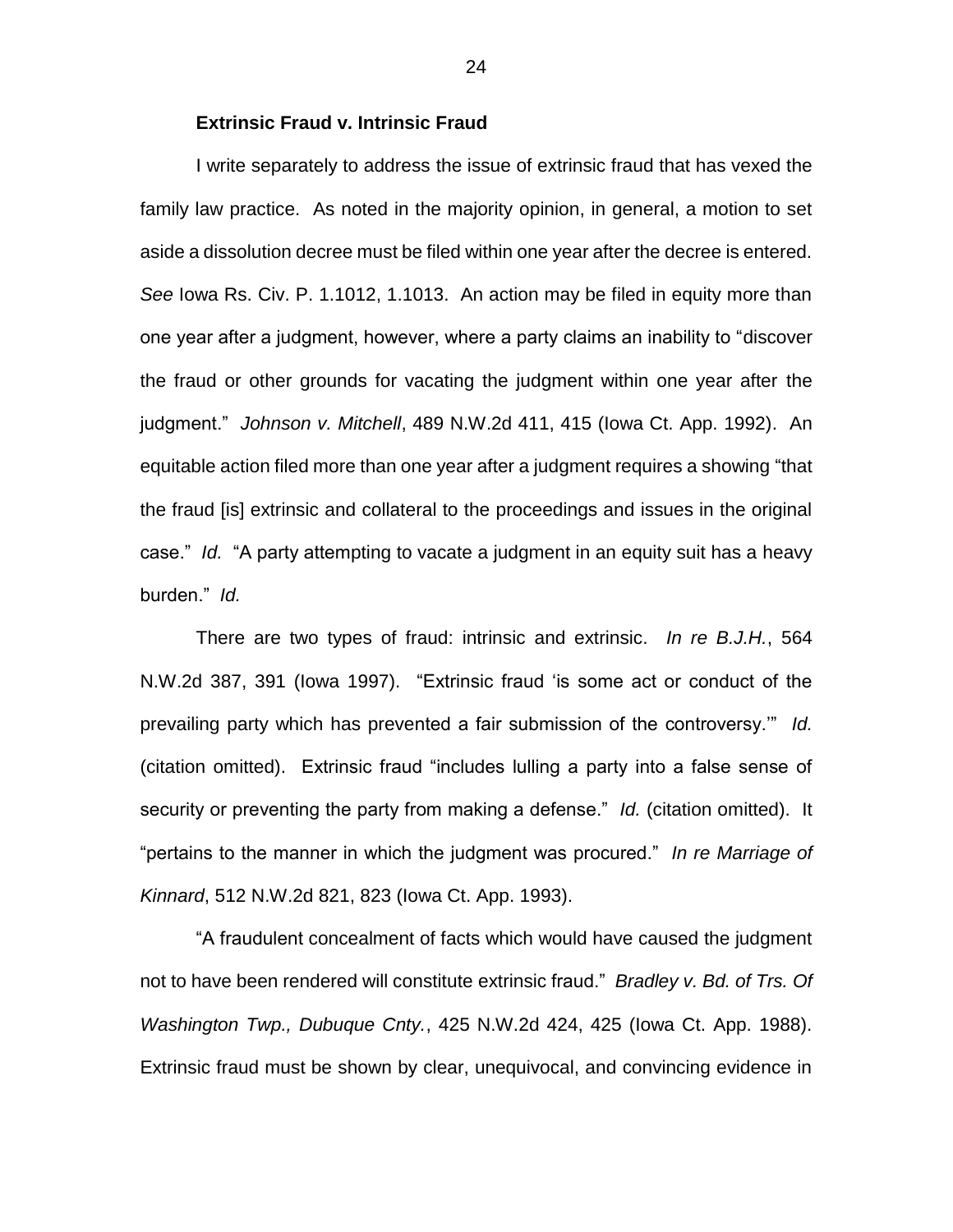order to justify setting aside a judgment. *Miller v. AMF Harley-Davidson Motor Co.*, 328 N.W.2d 348, 344 (Iowa Ct. App. 1982).

On the other hand, intrinsic fraud does not constitute grounds to vacate a judgment. *Phipps v. Winneshiek Cnty.*, 593 N.W.2d 143, 146 (Iowa 1999). "[I]ntrinsic fraud inheres in the issues submitted to the court." *Id.* "Intrinsic fraud 'occurs within the framework of the actual conduct of the trial and pertains to and affects the determination of the issue presented therein. It may be accomplished by perjury, or by the use of false or forged instruments, or by concealment or misrepresentation of evidence.'" *Mauer v. Rohde*, 257 N.W.2d 489, 496 (Iowa 1977) (citation omitted). "A claim of false testimony constitutes intrinsic fraud." *Phipps*, 593 N.W.2d at 146; *see also B.J.H.*, 564 N.W.2d at 391 ("[I]ntrinsic fraud inheres in the judgment itself; it includes, for example, false testimony and fraudulent exhibits.").

The district court concluded Susan met her burden to show that this case involved extrinsic fraud, stating, "Courts have found concealment of financial assets to amount to fraud collateral to the matter already adjudicated." (Citing *Graves v. Graves*, 109 N.W. 707, 709 (Iowa 1906); *In re Marriage of Rhinehart*, No. 09-0193, 2010 WL 446560, at \*3 (Iowa Ct. App. Feb. 10, 2010)).

In *Graves*, an action to set aside a dissolution decree was filed more than one year after the decree was entered "because of false testimony given by [the husband] in the original proceeding, regarding the character and amount of his property, and fraudulent concealment of his property." 109 N.W. at 707. The district court granted the wife's request for a new trial and the matter was appealed.

*Id.*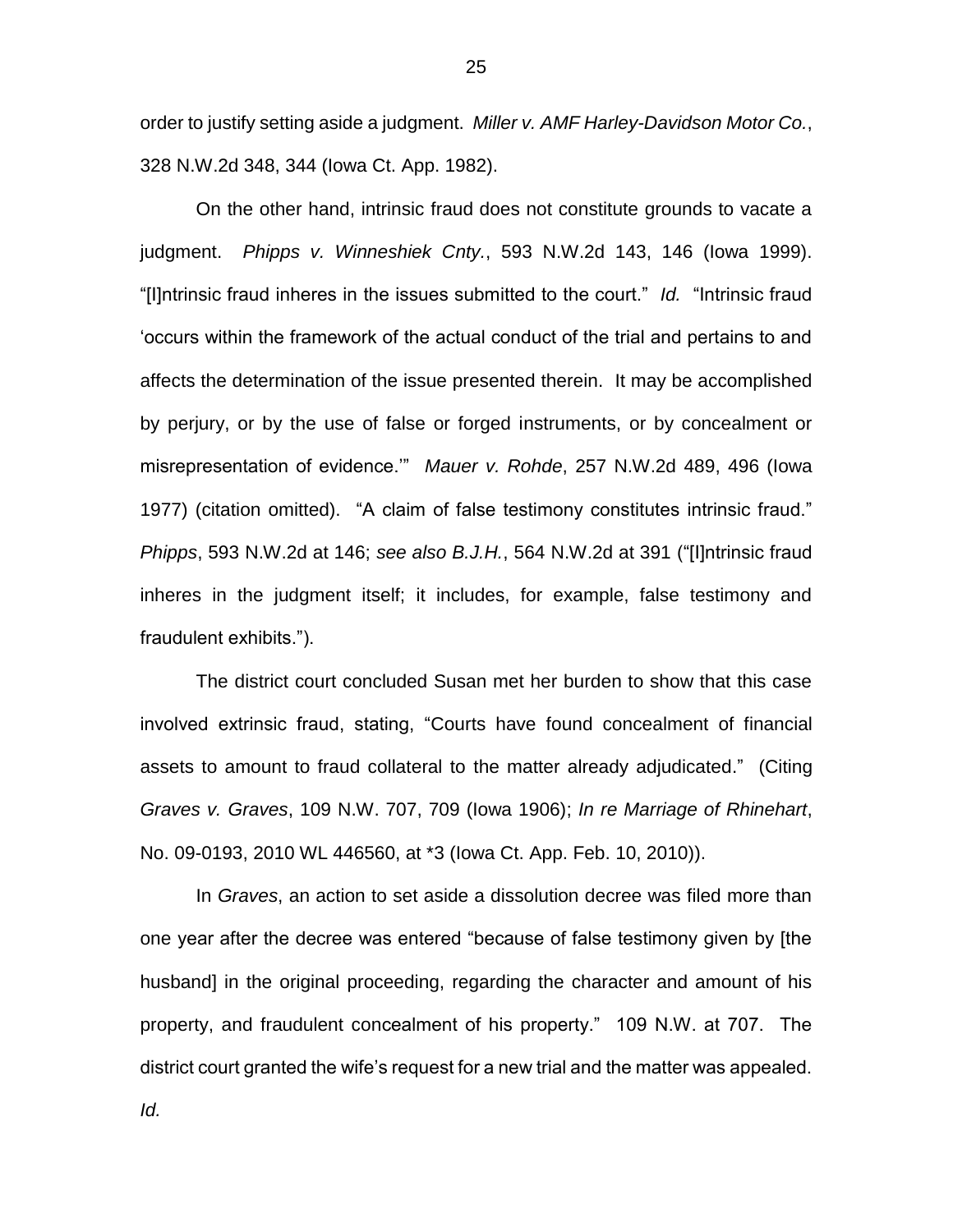The Iowa Supreme Court noted, "false swearing or perjury upon the original trial is not such fraud as will authorize the granting of a new trial." *Id.* at 708. The court stated that in order to set aside a decree, there must be "some active fraud, omission, or concealment, some extrinsic or collateral acts not involving the merits of the case." *Id.* at 709. Also, "if accompanied by any fraud extrinsic or collateral to the matter involved in the original case sufficient to justify the conclusion that but for such fraud the result would have been different, a new trial may be granted." *Id.* The court affirmed the district court, concluding the husband "has no cause for complaint of the action of the trial court," noting his false testimony and fraudulent concealment of property. *Id.*

In *Rhinehart*, more than one year after a dissolution decree was filed, a wife filed a petition seeking to set aside the decree based on extrinsic fraud. 2010 WL 446560, at \*1. She claimed the husband did not disclose certain assets. *Id.* The district court denied the husband's motion to dismiss on the ground the petition to set aside was untimely. *Id.* The Iowa Court of Appeals found the husband had not disclosed all of the assets held by his law practice. *Id.* at \*3. The court determined the husband committed extrinsic fraud, as his "actions prevented a fair submission of the dissolution property/debt/spousal support issues." *Id.* We affirmed the decision of the district court. *Id.* at \*4.

Robert's concealment of his GE pension plan prevented a fair submission of the issue of property division to the court. *See Bradley*, 425 N.W.2d at 425 ("A fraudulent concealment of facts which would have caused the judgment not to have been rendered will constitute extrinsic fraud."). This case does not hinge on false testimony or documents, which would have constituted intrinsic fraud. *See*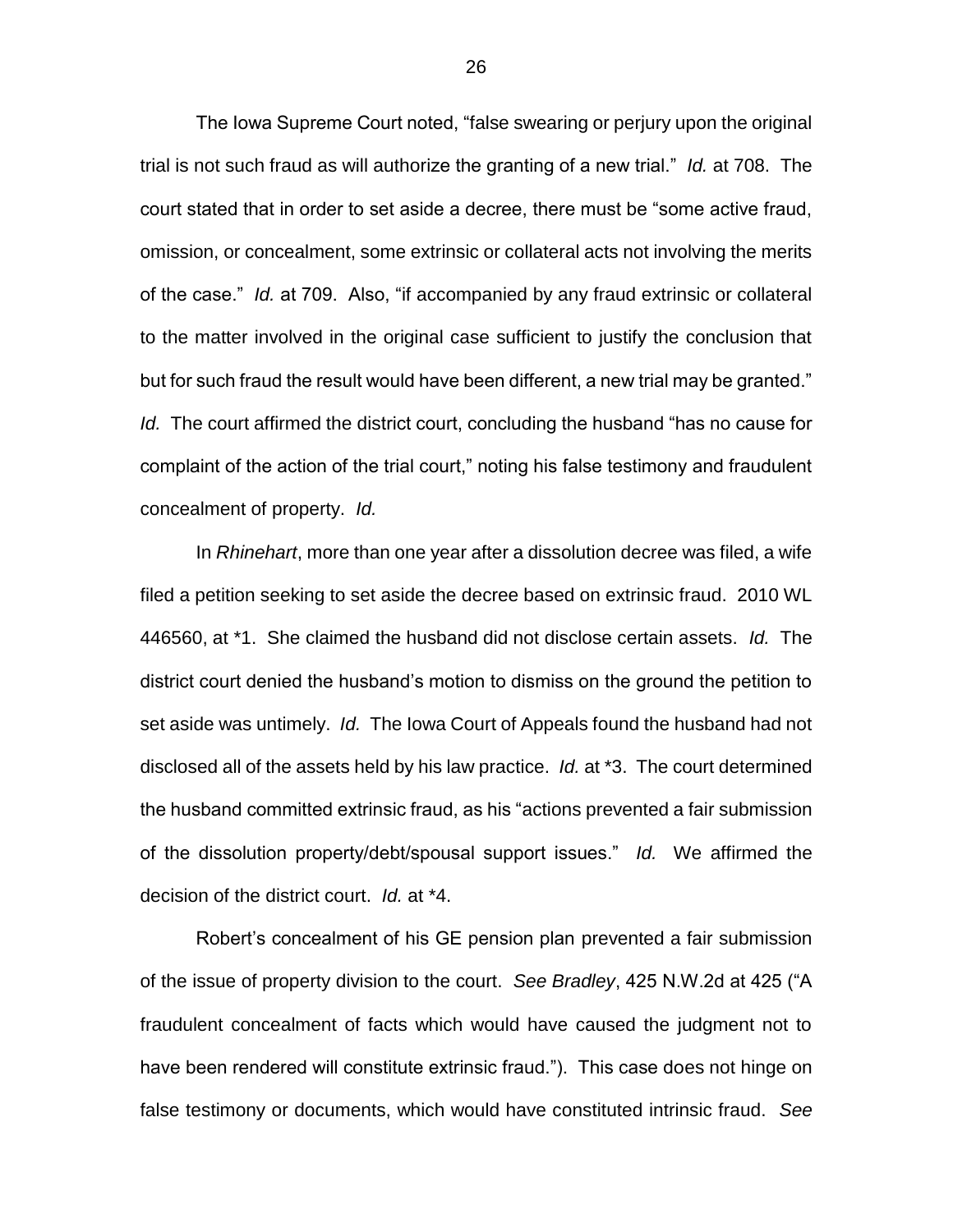*B.J.H.*, 564 N.W.2d at 391. "Where a decision-making authority is misled as to material circumstances resulting in a judgment which would not have been given if the whole conduct of the case had been fair, that authority has the power to vacate for fraud and modify the decision." *Bradley*, 425 N.W.2d at 425. If not for Robert's complete concealment of his GE pension plan, the property division in the parties' dissolution decree would have been different. *See Graves*, 109 N.W. at 709. While Robert did swear under oath that he fully disclosed his assets, which could potentially be interpreted as false testimony, the larger issue is the concealment of the pension, which affected the judgment. The district court's determination that the complete concealment of the pension involves extrinsic fraud should be affirmed. *See id.*; *Rhinehart*, 2010 WL 446560, at \*3.

#### **Exercise of Reasonable Diligence**

Robert claims, and the majority agrees, even if this case involves extrinsic fraud, Susan's petition is untimely because she did not exercise reasonable diligence in discovering his concealment of the GE pension plan. *See Graves*, 109 N.W. at 709 ("Of course, if plaintiff discovered the alleged fraud and false swearing within a year, or, by the use of reasonable diligence on her part might have discovered it within that time, she should not be allowed to prosecute this proceeding in equity."). It is this portion of the test the majority alleges Susan failed to pass. I respectfully dissent.

Robert did not provide any information about his participation in the GE pension plan while the parties were negotiating the stipulation, which was subsequently incorporated into the parties' dissolution decree. The stipulation stated, "The parties have provided updated information to each other for the values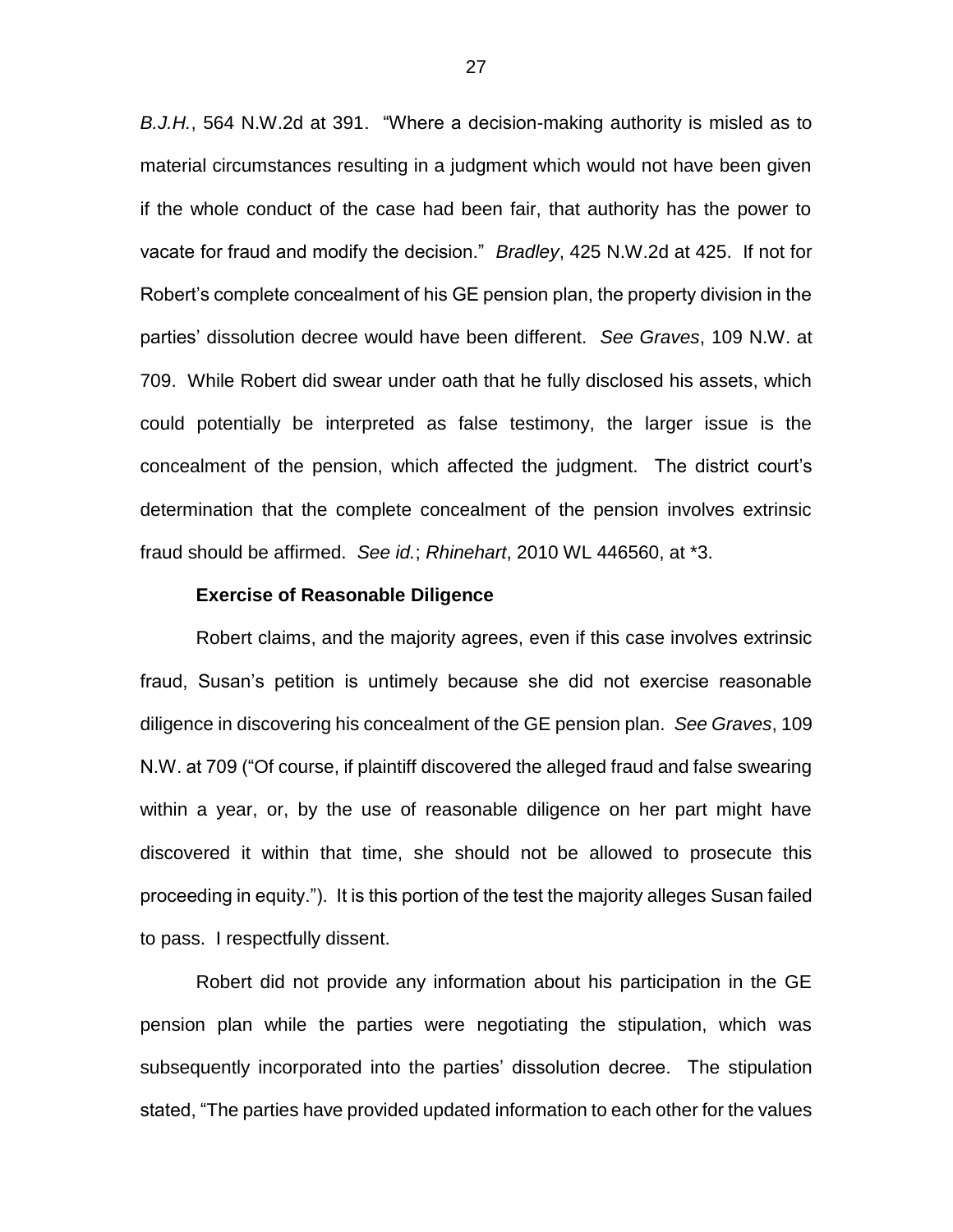of these accounts/plans as of June 2010, or the closest date for which financial information is available," so Susan would have expected that Robert provided her with all of the pertinent information available concerning his pension plan.

Robert presented Susan with a form that had two boxes, one for the GE pension plan and one for the GE 401(k). A legal assistant at the law firm representing Susan asked Robert to mark which plan he was participating in and return the form. Although Robert was participating in both plans, he did not return the form to Susan's attorney. Thus, Susan asked for relevant information about whether Robert was participating in the GE pension plan, but Robert did not disclose the necessary information. While the majority highlights that Susan should have followed through with requesting a copy of the form, this underscores both the timing of Robert presenting the form and that Robert had simultaneously signed a stipulation declaring that the only retirement fund he owned was a GE 401(k) plan. Robert essentially argues that although he failed to disclose the pension, failed to provide a copy of the executed consent form, and indicated full disclosure simultaneously with the delivery of the generic consent form, he is shielded because Susan should have done more to discover his deception. Given the generic nature of the form and language that accompanied the boxes, along with Robert's statement to Susan's counsel that the purpose of the form was to change the death benefits to his children, even the return of the executed form to Susan may not have triggered "an aha moment" and alerted her to the undisclosed pension.

It is critical to consider the practical ramifications inherent in holding contrary to the district court's determination. Such a finding invites litigants to sophisticate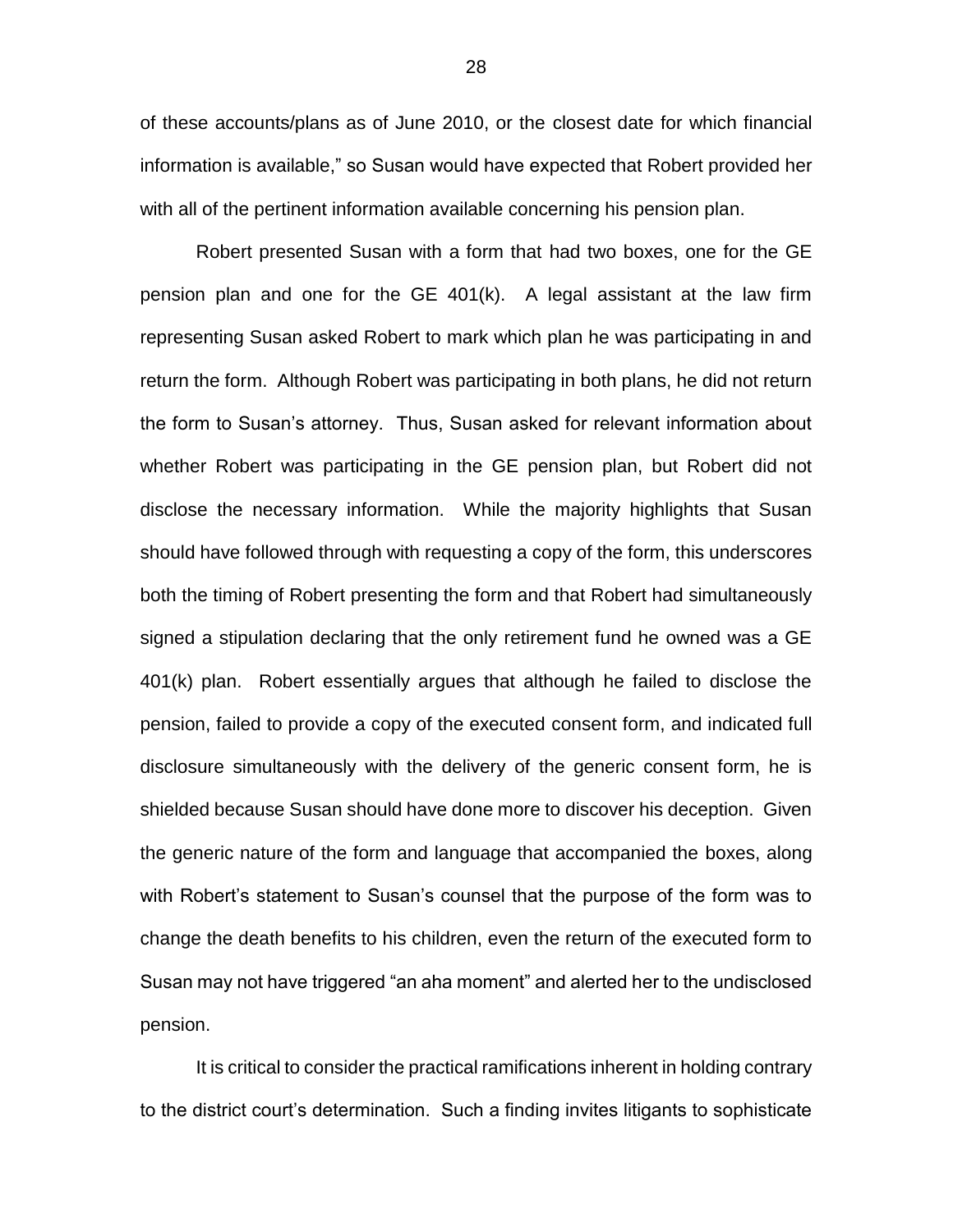their efforts to conceal property. This is an invitation our courts should not extend. Accordingly, I would affirm the district court's conclusion that Susan exercised reasonable diligence to discover whether Robert was participating in the GE pension plan. *See id.* Susan should not be prohibited from seeking to set aside the property division provision of the dissolution decree due to a lack of reasonable

diligence. *See id.*

### **Justifiable Reliance**

In order to establish fraud, a plaintiff is required to show:

(1) [the] defendant made a representation to the plaintiff, (2) the representation was false, (3) the representation was material, (4) the defendant knew the representation was false, (5) the defendant intended to deceive the plaintiff, (6) the plaintiff acted in [justifiable] reliance on the truth of the representation . . . , (7) the representation was a proximate cause of [the] plaintiff's damages, and (8) the amount of damages.

*Dier v. Peters*, 815 N.W.2d 1, 7 (Iowa 2012) (alterations in original) (citation omitted). Robert disputes just one element—justifiable reliance. He claims Susan did not show she justifiably relied on Robert's failure to disclose his participation in the GE pension plan.

"Justifiable reliance is an essential element of a claim for fraud." *Spreitzer v. Hawkeye State Bank*, 779 N.W.2d 726, 736 (Iowa 2009). "[T]he justified standard followed in Iowa means the reliance does not necessarily need to conform to the standard of a reasonably prudent person, but depends on the qualities and characteristics of the particular plaintiff and the specific surrounding circumstances." *Id.* "The justifiable-reliance standard does not mean a plaintiff can blindly rely on a representation." *Id.* "Instead, the standard requires plaintiffs to utilize their abilities to observe the obvious, and the entire context of the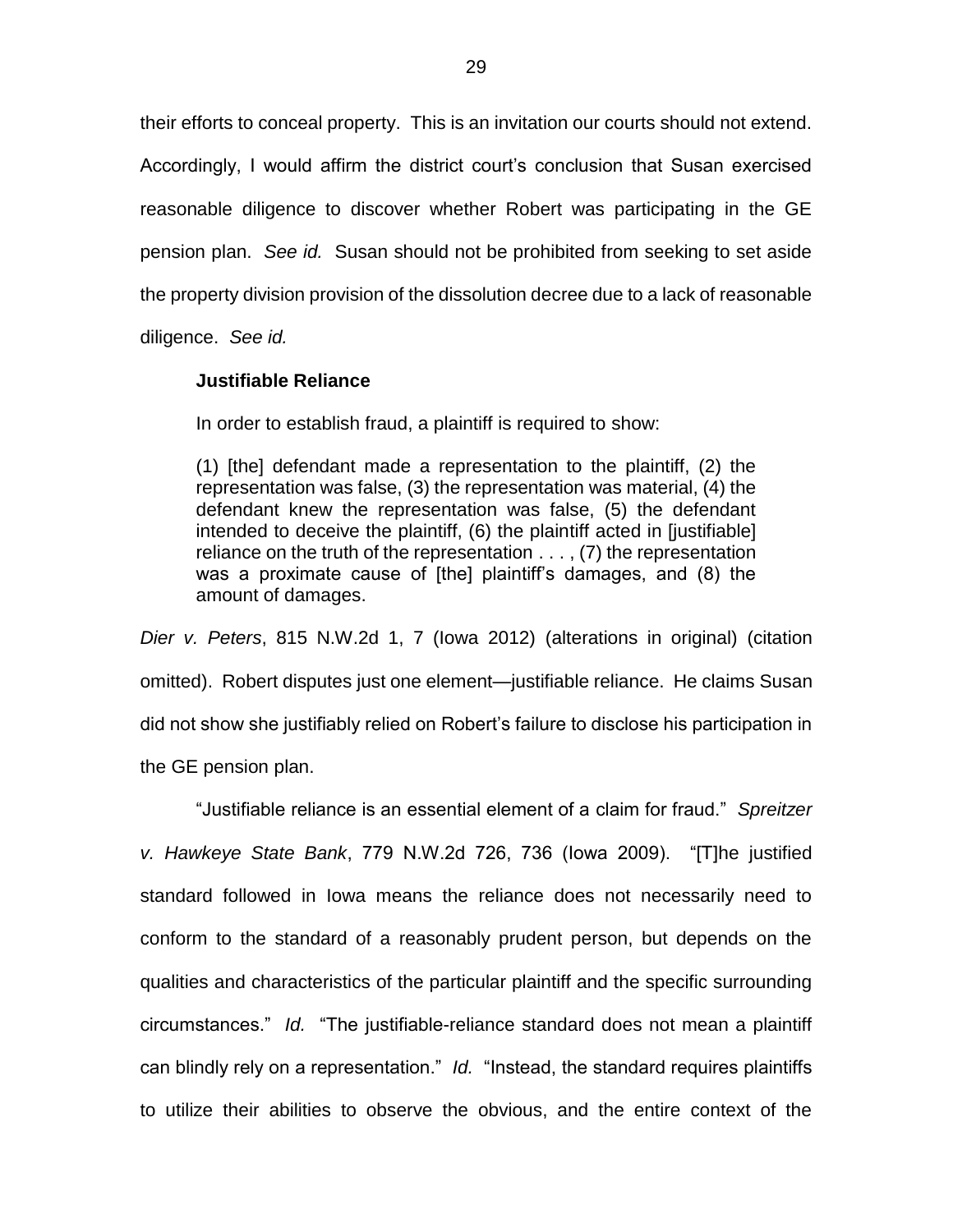transaction is considered to determine if the justifiable-reliance element has been met." *Id.*

The district court found Susan justifiably relied on the documents submitted by Robert swearing under oath the GE 401(k) plan as his only retirement plan. According to the parties' stipulation, "Each party states that they have fully disclosed all of their assets, income and liabilities to the other and that each party has had full and fair opportunity to make inquiry as to the same or has waived such right." Also, Robert signed the stipulation "being first duly sworn on oath," declaring that the statements in the stipulation were true. Based on Robert's signed statement that the information provided in the stipulation was true and his obligation to fully disclose all of his financial information, the district court's conclusion that Susan justifiably relied on the information provided by Robert should be affirmed.

#### **Form of Relief**

Robert claims the district court did not have authority to award Susan a portion of his Integrated Sales 401(k) account. Robert asked that any relief to Susan be in the form of a money judgment so he could select how the judgment would be paid. Susan concedes that the court did not have authority to divide Robert's Integrated Sales 401(k) because this asset was acquired following the parties' divorce.

Although Susan agrees that she is not entitled to a portion of the 401(k) that Robert accumulated after the divorce, she states Robert should still be required to pay her \$40,117.80, representing her share of the GE pension plan Robert concealed. Susan testified any asset held by Robert, "as long as it's an equitable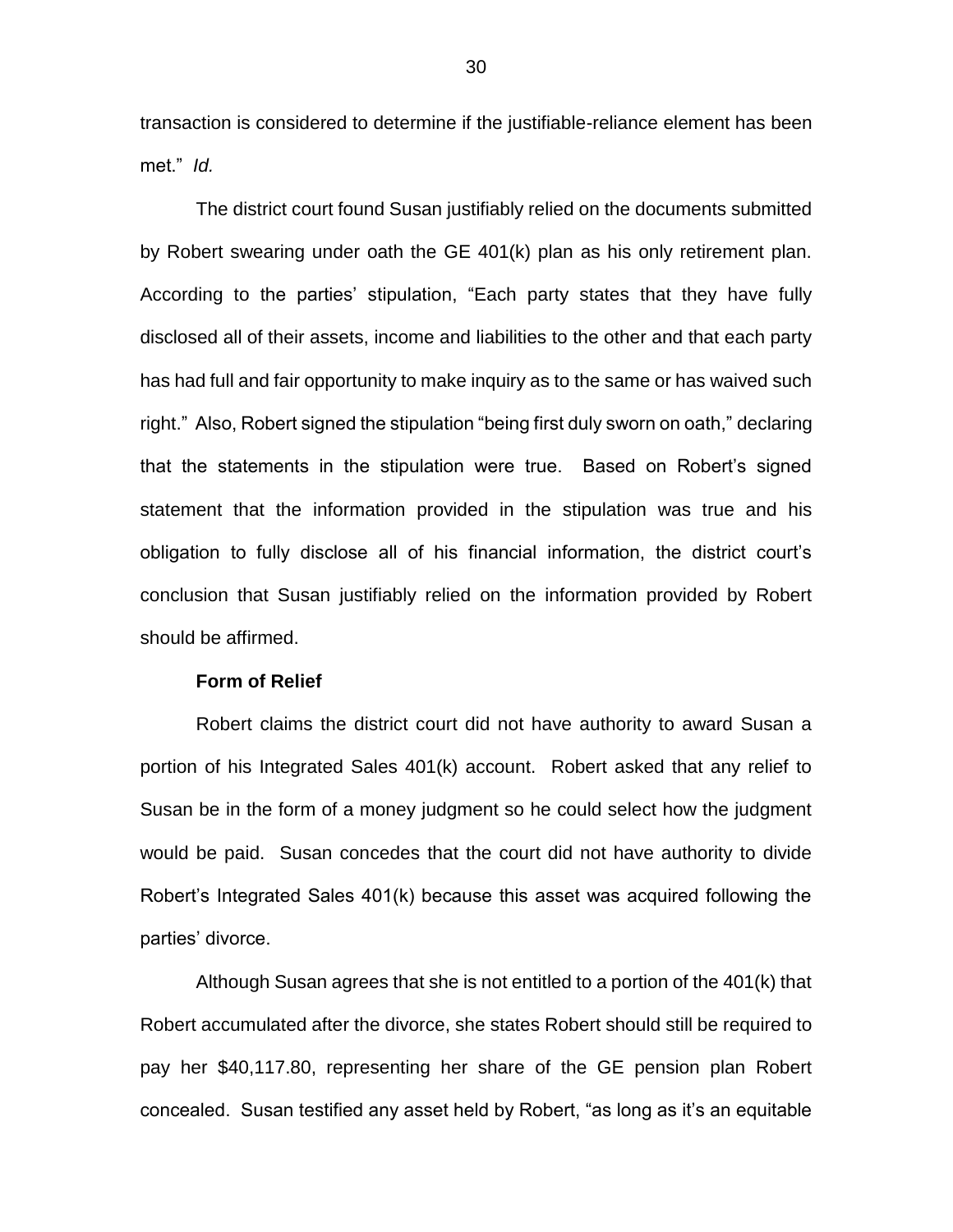asset," could pay the amount. The district court improperly ordered that Susan would receive \$40,117.80 from Robert's Integrated Sales 401(k). Robert should pay Susan \$40,117.80 within sixty days after procedendo, with interest from the date of this ruling, from other available assets.

#### **Appellate Attorney Fees**

Susan requests attorney fees of \$5000 for this appeal. Susan asserts Robert acted with bad faith, justifying an award of appellate attorney fees. "Generally, attorney fees are recoverable only by statute or under a contract. There is a rare exception to this rule that permits the recovery of attorney fees when the defendant 'has acted in bad faith, vexatiously, wantonly, or for oppressive reasons.'" *Quad City Bank & Tr. v. Elderkin & Pirnie, P.L.C*, 870 N.W.2d 249, 259 (Iowa Ct. App. 2015) (citation and footnote omitted). Based on Robert's statements that he could have disclosed the plan, coupled with his efforts to conceal the same, Susan has shown the requisite level of bad conduct necessary for an award of attorney fees for this appeal. Her request should be granted.

### **Conclusion**

Accordingly, I would affirm in part as modified, reverse in part, and remand. Specifically, I would affirm the district court as to the finding that the fraud committed by Robert was extrinsic and that Susan could not have discovered the fraud with due diligence. I would modify the requirement that Robert pay Susan from his Integrated Sales 401(k) account to allow payment from other assets. I concur with the majority to reverse the attorney fees awarded as sanctions and remand for the limited purpose of development of the record concerning the unredacted attorney fee statement. And I concur with the majority's remand as to